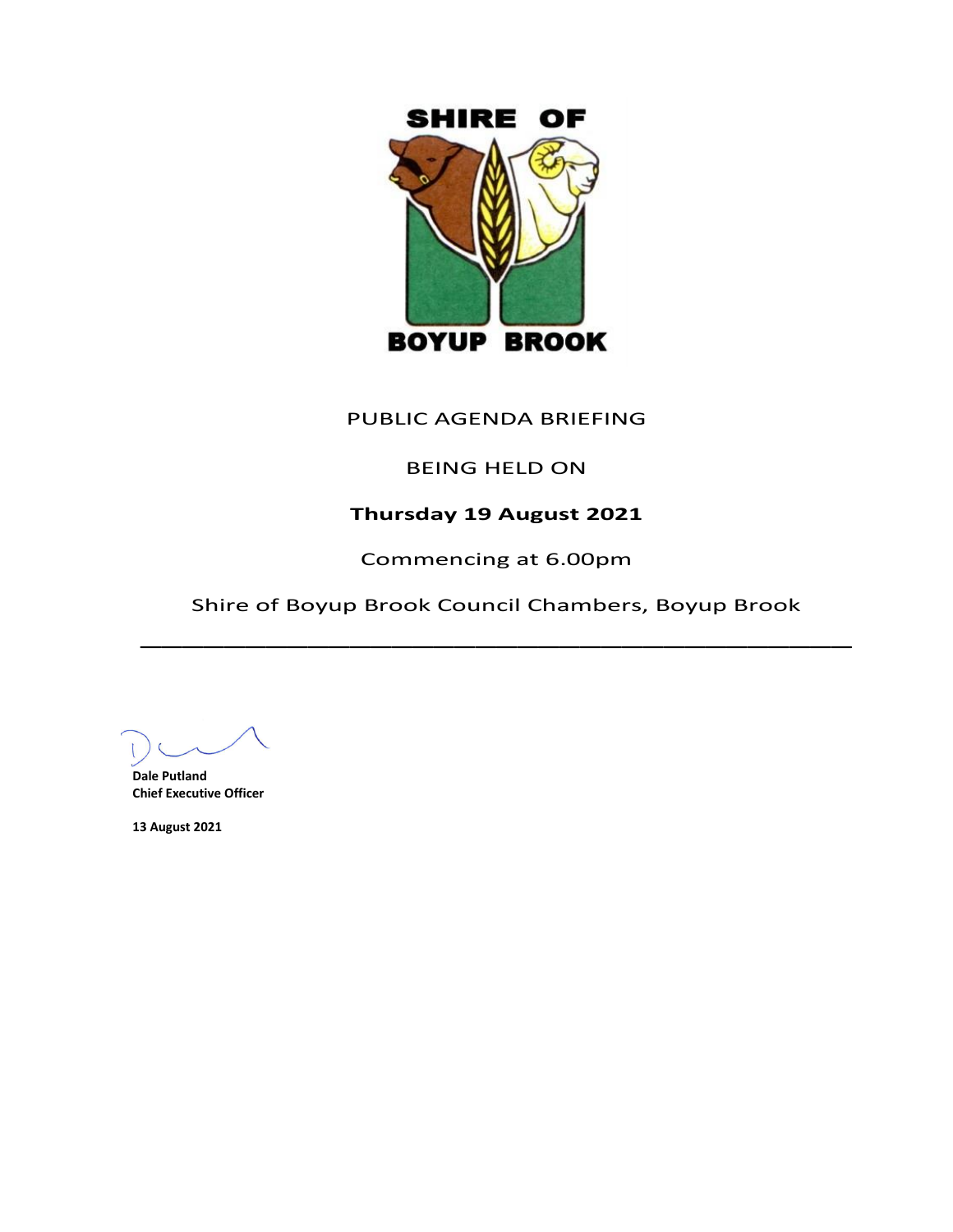#### **TABLE OF CONTENTS**

| RECORD OF ATTENDANCE/APOLOGIES/LEAVE OF ABSENCE PREVIOUSLY APPROVED 3                 |
|---------------------------------------------------------------------------------------|
| RESPONSE TO PREVIOUS PUBLIC QUESTIONS TAKEN ON NOTICE 3                               |
|                                                                                       |
|                                                                                       |
|                                                                                       |
|                                                                                       |
|                                                                                       |
|                                                                                       |
|                                                                                       |
|                                                                                       |
| Development (Caravan Park - Nature Based Park) - Lot 7876 Terry Road, Boyup Brook  10 |
|                                                                                       |
|                                                                                       |
|                                                                                       |
| 13 URGENT BUSINESS BY APPROVAL OF THE PRESIDENT OR A MAJORITY OF  24                  |
|                                                                                       |
|                                                                                       |
|                                                                                       |
|                                                                                       |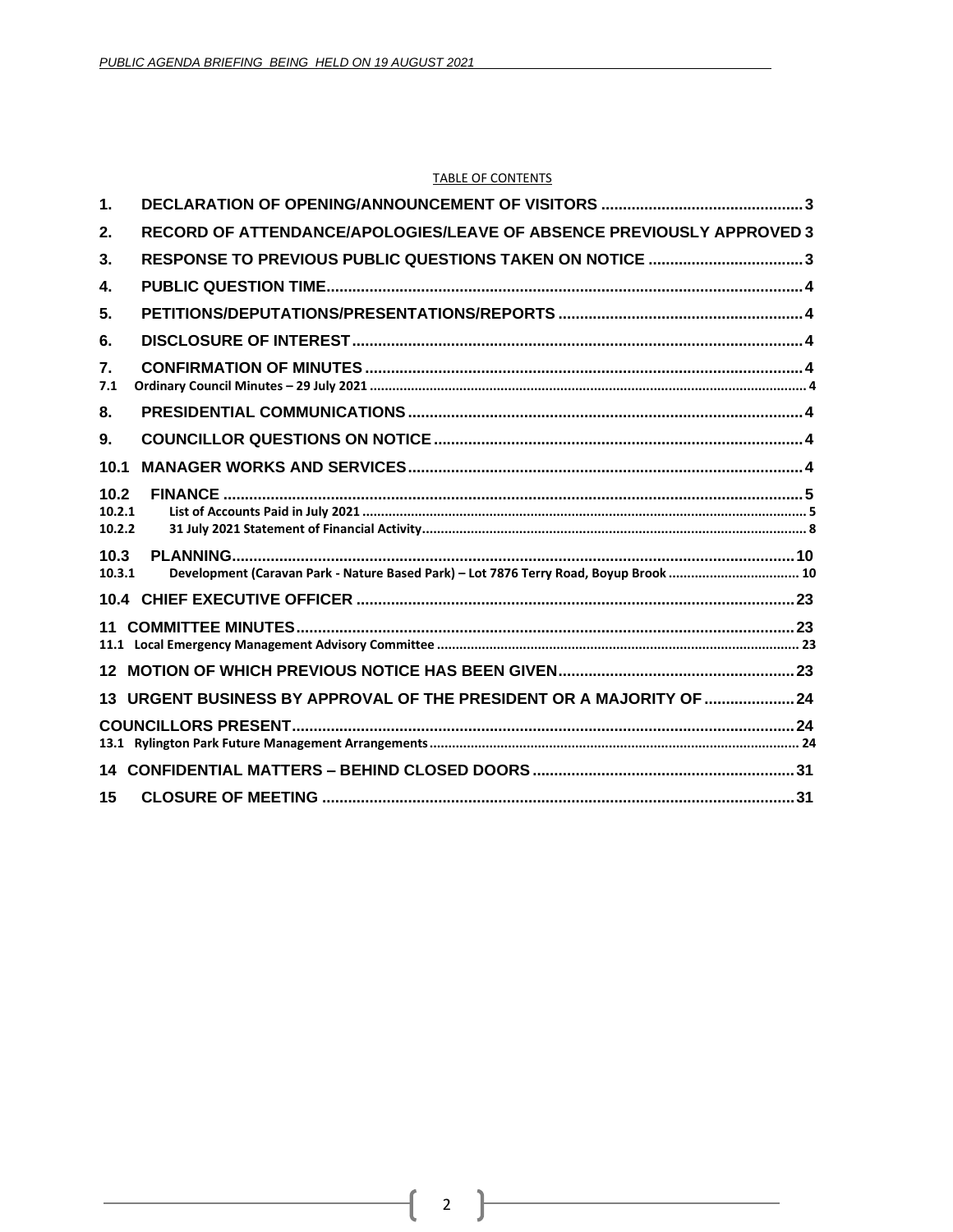## <span id="page-2-0"></span>**1. DECLARATION OF OPENING/ANNOUNCEMENT OF VISITORS**

*We acknowledge and pay our respects to the traditional custodians of the land on which we meet and work.*

## <span id="page-2-1"></span>**2. RECORD OF ATTENDANCE/APOLOGIES/LEAVE OF ABSENCE PREVIOUSLY APPROVED**

| PRESENT: | <b>Shire President</b>        | <b>Richard F Walker</b> |
|----------|-------------------------------|-------------------------|
|          | <b>Deputy Shire President</b> | Helen C O'Connell       |
|          | Councillor                    | Sarah E G Alexander     |
|          |                               | Steele Alexander        |
|          |                               | Philippe Kaltenrieder   |
|          |                               | Darren E King           |

Chief Executive Officer **Dale Putland** Executive Assistant Maria Lane

Kevin J Moir Adrian Price

LEAVE OF ABSENCE: APOLOGIES: Manager of Works & Services Wayne Butler

MEMBERS OF PUBLIC:

## <span id="page-2-2"></span>**3. RESPONSE TO PREVIOUS PUBLIC QUESTIONS TAKEN ON NOTICE**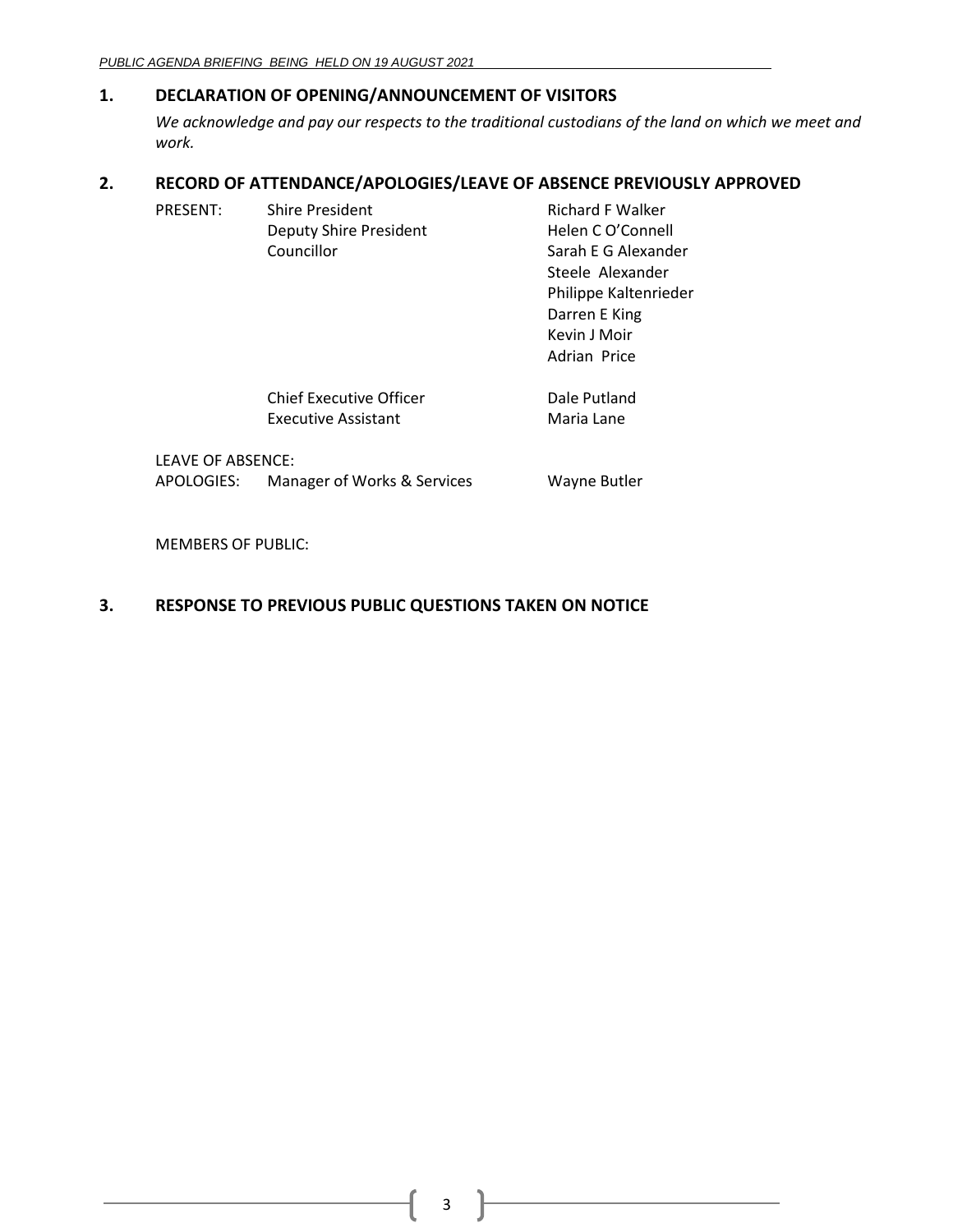### <span id="page-3-0"></span>**4. PUBLIC QUESTION TIME**

### <span id="page-3-1"></span>**5. PETITIONS/DEPUTATIONS/PRESENTATIONS/REPORTS**

### <span id="page-3-2"></span>**6. DISCLOSURE OF INTEREST**

Members should fill in Disclosure of Interest forms for items in which they have a financial proximity interest and forward these to the Presiding Member before the meeting commences.

Section 5.60A: "a person has a financial interest in a matter if it is reasonable to expect that the matter will, if dealt with by the local government, or an employee or committee of the local government or member of the council of the local government, in a particular way, result in a financial gain, loss, benefit or detriment for the person."

Section 5.60B: "a person has a proximity interest in a matter if the matter concerns –

- (a) a proposed change to a planning scheme affecting land that adjoins the person's land; or
- (b) a proposed change to the zoning or use of land that adjoins the person's land; or
- (c) a proposed development (as defined in section 5.63(5)) of land that adjoins the person's land."

Regulation 34C (Impartiality): "interest means an interest that could, or could reasonably be perceived to, adversely affect the impartiality of the person having the interest and includes an interest arising from kinship, friendship or membership of an association."

### <span id="page-3-4"></span><span id="page-3-3"></span>**7. CONFIRMATION OF MINUTES**

### **7.1 Ordinary Council Minutes – 29 July 2021**

### **OFFICER RECOMMENDATION – ITEM 7.1**

**That the minutes of the Ordinary Council Meeting held on Thursday 29 July 2021 be confirmed as an accurate record.**

### <span id="page-3-5"></span>**8. PRESIDENTIAL COMMUNICATIONS**

### <span id="page-3-6"></span>**9. COUNCILLOR QUESTIONS ON NOTICE**

<span id="page-3-7"></span>**10.1 Manager Works and Services**

Nil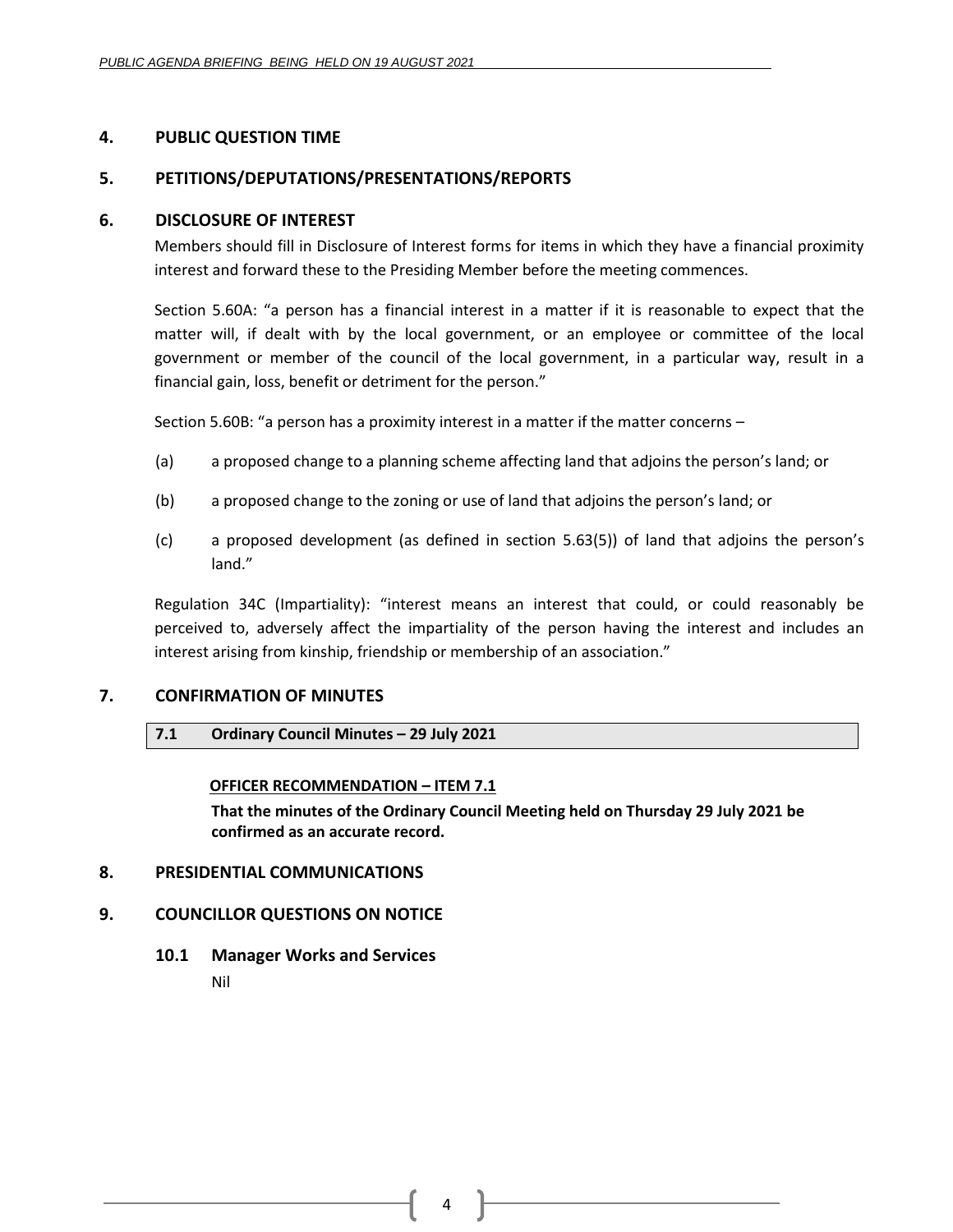#### <span id="page-4-0"></span>**10.2 FINANCE**

#### <span id="page-4-1"></span>**10.2.1 List of Accounts Paid in July 2021**

| Location:                              | Not applicable                      |
|----------------------------------------|-------------------------------------|
| <b>Applicant:</b>                      | Not applicable                      |
| File:                                  | FM/1/002                            |
| <b>Disclosure of Officer Interest:</b> | None                                |
| Date:                                  | 09/08/2021                          |
| <b>Author:</b>                         | Ben Robinson – Finance Manager      |
| <b>Authorising Officer:</b>            | Dale Putland – CEO                  |
| <b>Attachments:</b>                    | Yes - List of Accounts Paid in July |

#### **SUMMARY**

In accordance with the *Local Government (Financial Management) Regulations 1996* the list of accounts paid in July 2021 are presented to Council.

\_\_\_\_\_\_\_\_\_\_\_\_\_\_\_\_\_\_\_\_\_\_\_\_\_\_\_\_\_\_\_\_\_\_\_\_\_\_\_\_\_\_\_\_\_\_\_\_\_\_\_\_\_\_\_\_\_\_\_\_\_\_\_\_\_\_\_\_\_\_\_\_

#### **BACKGROUND**

This report presents accounts/invoices received for the supply of goods and services, salaries, and wages, and the like which were paid during the period 01 to 31 July 2021.

### **COMMENT**

The attached listing represents accounts/invoices the shire paid by cheque or electronic means during the period 01 to 31 July 2021.

#### **CONSULTATION**

Nil

#### **STATUTORY OBLIGATIONS**

Local Government (Financial Management) Regulations 1996, Regulations 12 and 13 apply and are as follows:

- *12. Payments from municipal fund or trust fund*
	- *(1) A payment July only be made from the municipal fund or the trust fund —*
	- *(a) if the local government has delegated to the CEO the exercise of its power to make payments from those funds — by the CEO; or*

*(b) otherwise, if the payment is authorised in advance by a resolution of the council.*

 *(2) The council must not authorise a payment from those funds until a list prepared under regulation 13(2) containing details of the accounts to be paid has been presented to the council.*

5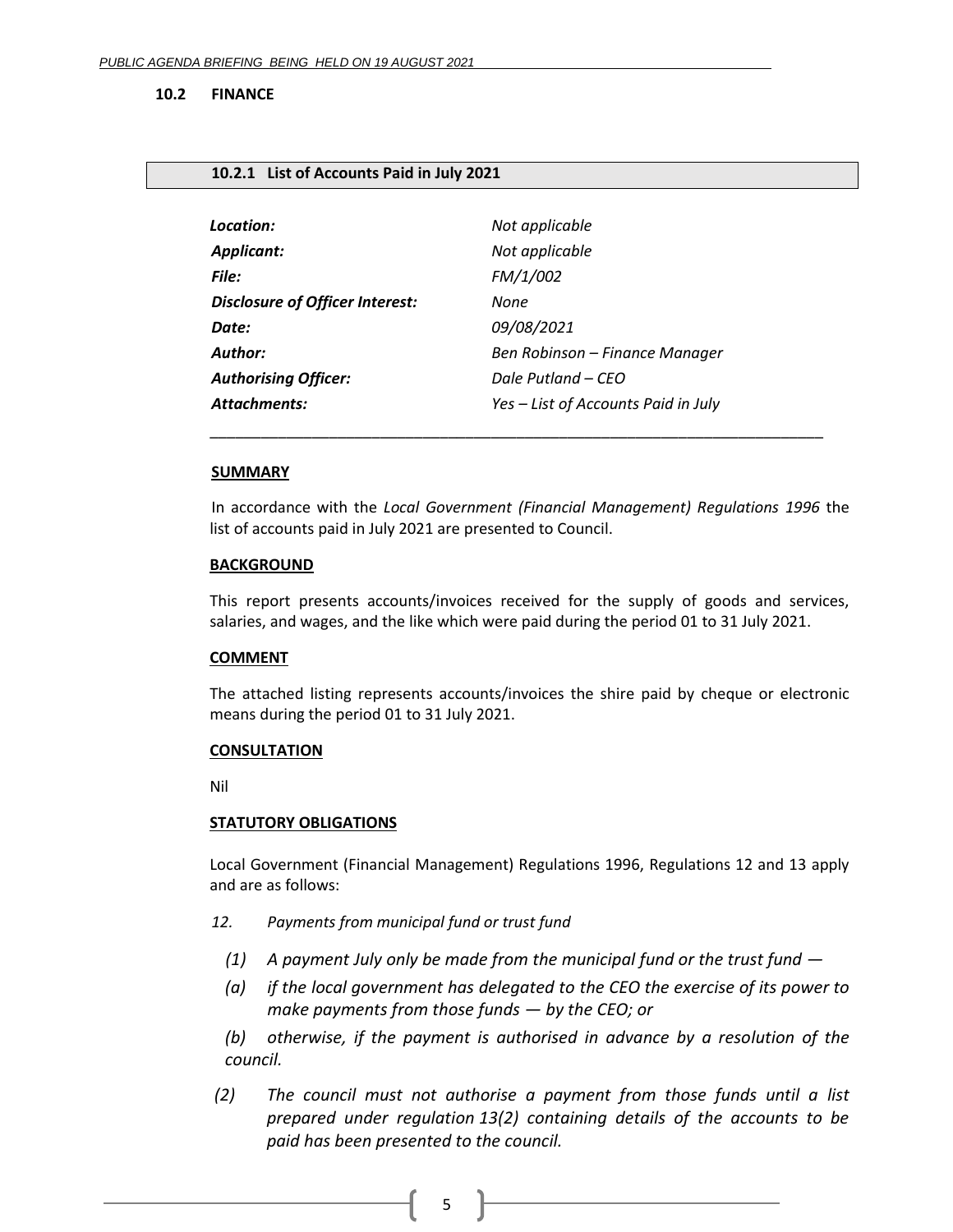- *13. Lists of accounts*
- *(1) If the local government has delegated to the CEO the exercise of its power to make payments from the municipal fund or the trust fund, a list of accounts paid by the CEO is to be prepared each month showing for each account paid since the last such list was prepared —*
	- *(a) the payee's name;*
	- *(b) the amount of the payment;*
	- *(c) the date of the payment; and*
	- *(d) sufficient information to identify the transaction.*
	- *(2) A list of accounts for approval to be paid is to be prepared each month showing —*
	- *(a) for each account which requires council authorisation in that month —*
		- *(i) the payee's name;*
		- *(ii) the amount of the payment; and*
		- *(iii) sufficient information to identify the transaction; and*
- *(b) the date of the meeting of the council to which the list is to be presented.*
- *(3) A list prepared under sub regulation (1) or (2) is to be —*
	- *(a) presented to the council at the next ordinary meeting of the council after the list is prepared; and*
	- *(b) recorded in the minutes of that meeting.*

## **POLICY IMPLICATIONS**

Council's *Authority to Make Payments Policy* has application.

### **BUDGET/FINANCIAL IMPLICATIONS**

Account payments accorded with a detailed 2020-21 Annual Budget

### **STRATEGIC IMPLICATIONS**

Nil

## **VOTING REQUIREMENTS**

Simple Majority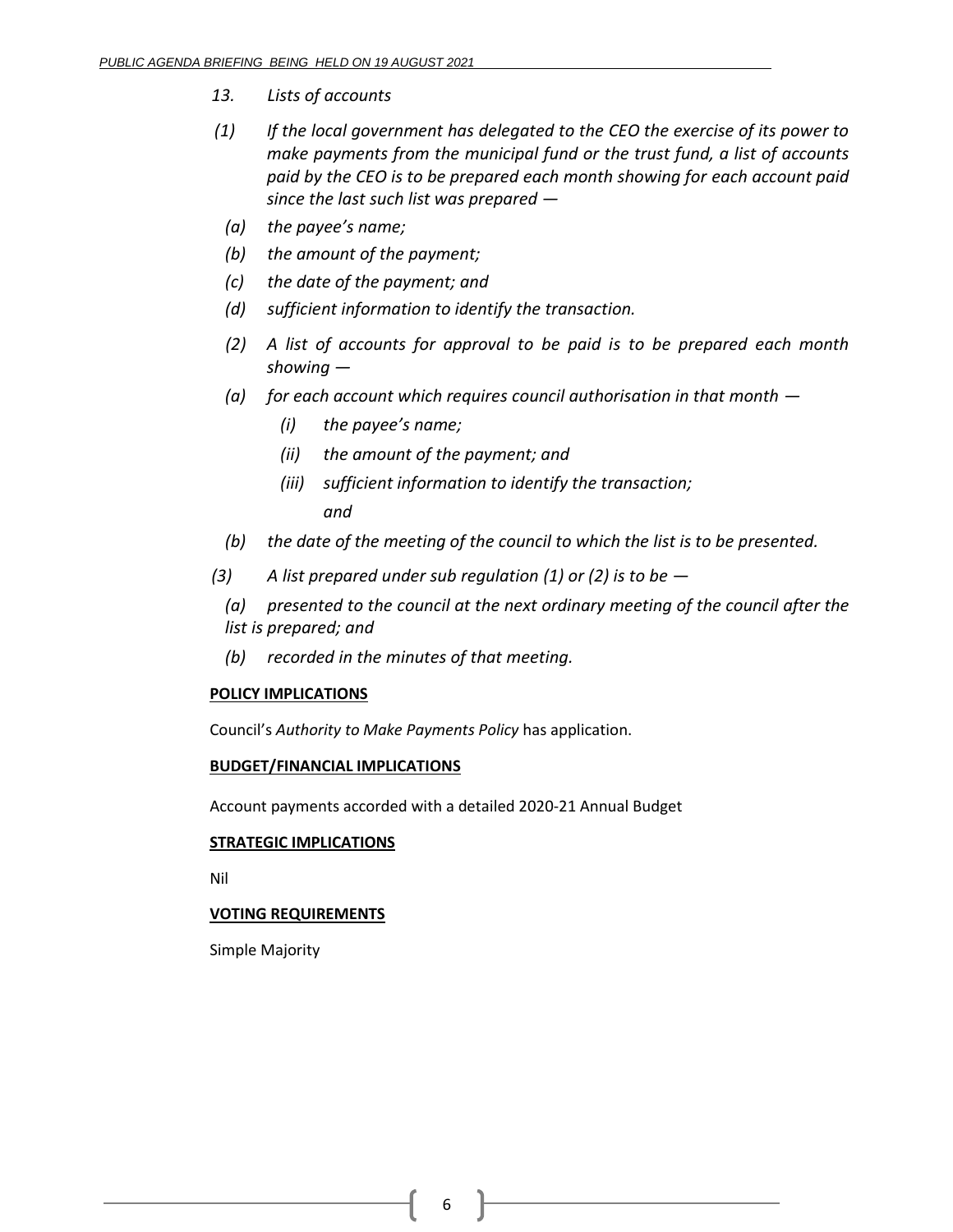### **OFFICER RECOMMENDATION – Item 10.2.1**

**That at its August 2021 ordinary meeting Council receive as presented the list of accounts paid in July 2021, totalling \$678,907.47 from Municipal account, \$48,452.00 from Police Licensing account and \$10.23 from Boyup Brook Early Learning Centre account, as represented by:**

| <b>Municipal Cheques</b>             | 20519 - 20526       | S  | 7,650.34   |
|--------------------------------------|---------------------|----|------------|
| <b>Municipal Electronic Payments</b> | EFT11094 - EFT11205 | S. | 435,113.60 |
| <b>Municipal Direct Payments</b>     |                     | S. | 236,143.53 |
| <b>Police Licensing Payments</b>     |                     |    | 48,452.00  |
| <b>BBELC Payments</b>                |                     | S  | 10.23      |

7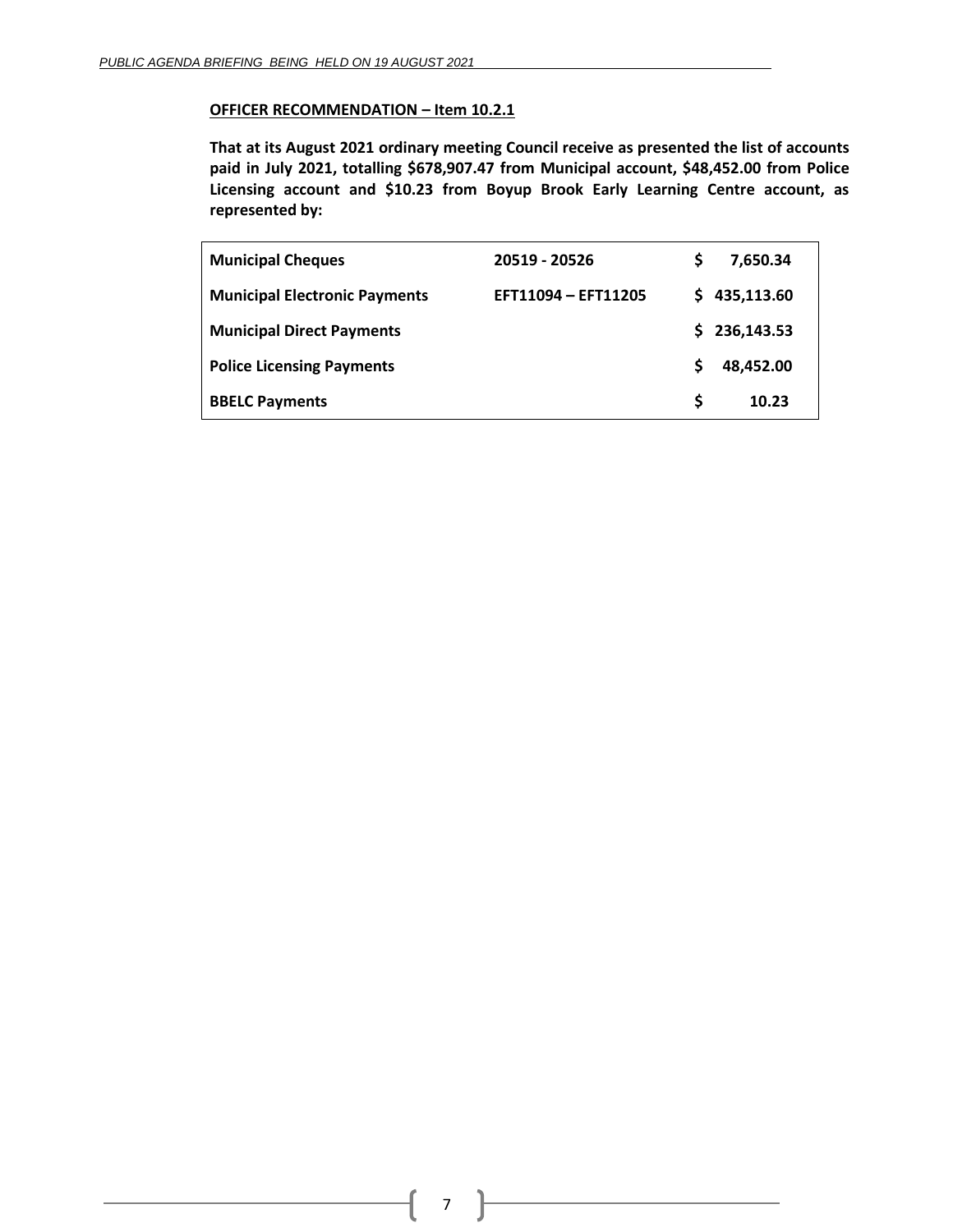#### <span id="page-7-0"></span>**10.2.2 31 July 2021 Statement of Financial Activity**

| Location:                              | Not applicable                         |
|----------------------------------------|----------------------------------------|
| <b>Applicant:</b>                      | Not applicable                         |
| File:                                  | FM/10/003                              |
| <b>Disclosure of Officer Interest:</b> | None                                   |
| Date:                                  | 12 August 2021                         |
| <b>Authors:</b>                        | D Long - Finance Consultant            |
| <b>Authorizing Officer:</b>            | Dale Putland - Chief Executive Officer |
| <b>Attachments:</b>                    | Yes                                    |

*\_\_\_\_\_\_\_\_\_\_\_\_\_\_\_\_\_\_\_\_\_\_\_\_\_\_\_\_\_\_\_\_\_\_\_\_\_\_\_\_\_\_\_\_\_\_\_\_\_\_\_\_\_\_\_\_\_\_\_\_\_\_\_\_\_\_\_\_\_\_\_\_\_\_\_*

#### **SUMMARY**

The Monthly Financial Report for 31 July 2021 is presented for Council's consideration.

#### **BACKGROUND**

The Local Government Act 1995 and the Local Government (Financial Management) Regulations 1996 require local governments to prepare monthly reports containing the information that is prescribed.

### **COMMENT**

The Shire prepares the monthly financial statements in the statutory format along with other supplementary financial reports consisting of:

- (a) Statement of Comprehensive Income by Function/Program;
- (b) Statement of Comprehensive Income by Nature/Type;
- (c) Statement of Financial Activity;
- (d) Summary of Net Current Asset Position;
- (e) Statement of Explanation of Material Variances;
- (f) Statement of Financial Position;
- (g) Statement of Cash Flows;
- (h) Detailed Operating and Non-Operating Schedules;
- (i) Statement of Cash Back Reserves; and
- (j) Loan Borrowings Statement.

The Regulations require local governments to prepare annual budget estimates and month by month budget estimates so that comparatives can be made to Year to Date (YTD) Actual amounts of expenditure, revenue and income, and materials variances can be commented on.

8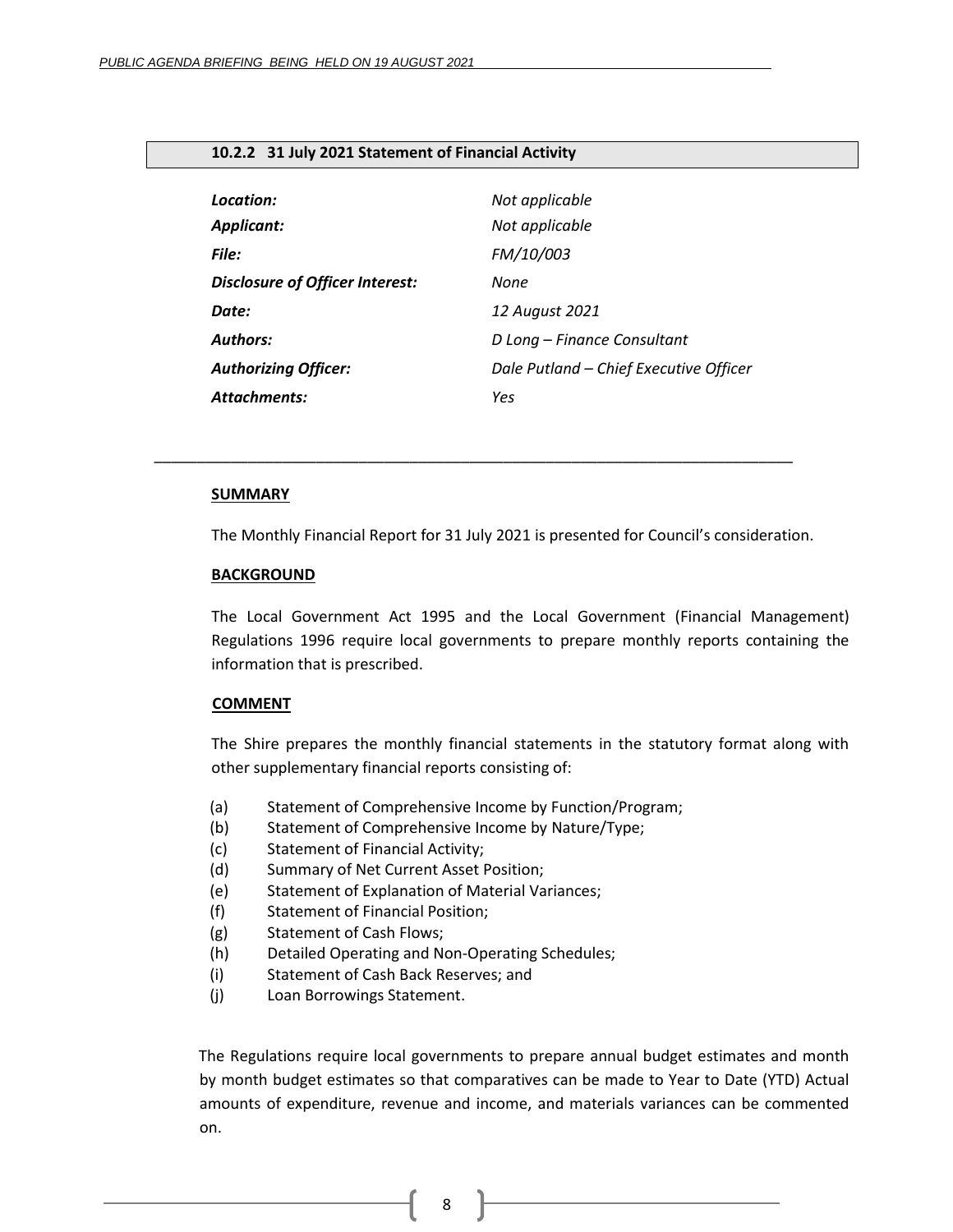As the 2021-22 budget has not yet been adopted, no comparatives are provided for this month's reporting.

The Statement of Financial Activity as at 31 July shows a closing surplus of \$1,706,023.

#### **CONSULTATION** – Nil

#### **STATUTORY OBLIGATIONS**

Local Government Act 1995

Section 6.4–Specifies that a local government is to prepare such other financial reports as are prescribed.

Local Government (Financial Management) Regulations 1996:

- Regulation 34 states:
- (1) A local government is to prepare each month a statement of financial activity reporting on the sources and applications of funds, as set out in the annual budget under regulation 22(1)(d) for that month in the following detail:
	- (a) annual budget estimates, taking into account any expenditure incurred for an additional purpose under section 6.8(1)(b) or (c);
	- (b) budget estimates to the end of month to which the statement relates;
	- (c) actual amounts of expenditure, revenue and income to the end of the month to which the statement relates;
	- (d) material variances between the comparable amounts referred to in paragraphs (b) and (c);
	- (e) the net current assets at the end of the month to which the statement relates.

Sub regulations 2, 3, 4, 5, and 6 prescribe further details of information to be included in the monthly statement of financial activity.

### **POLICY IMPLICATIONS** – Nil

#### **BUDGET/FINANCIAL IMPLICATIONS**

As presented in the attached reports.

### **STRATEGIC IMPLICATIONS** - Nil

#### **VOTING REQUIREMENTS**

Simple Majority

#### **OFFICER RECOMMENDATION – Item 10.2.2**

**That Council receive the Monthly Financial Report for 31 July 2021, as presented.**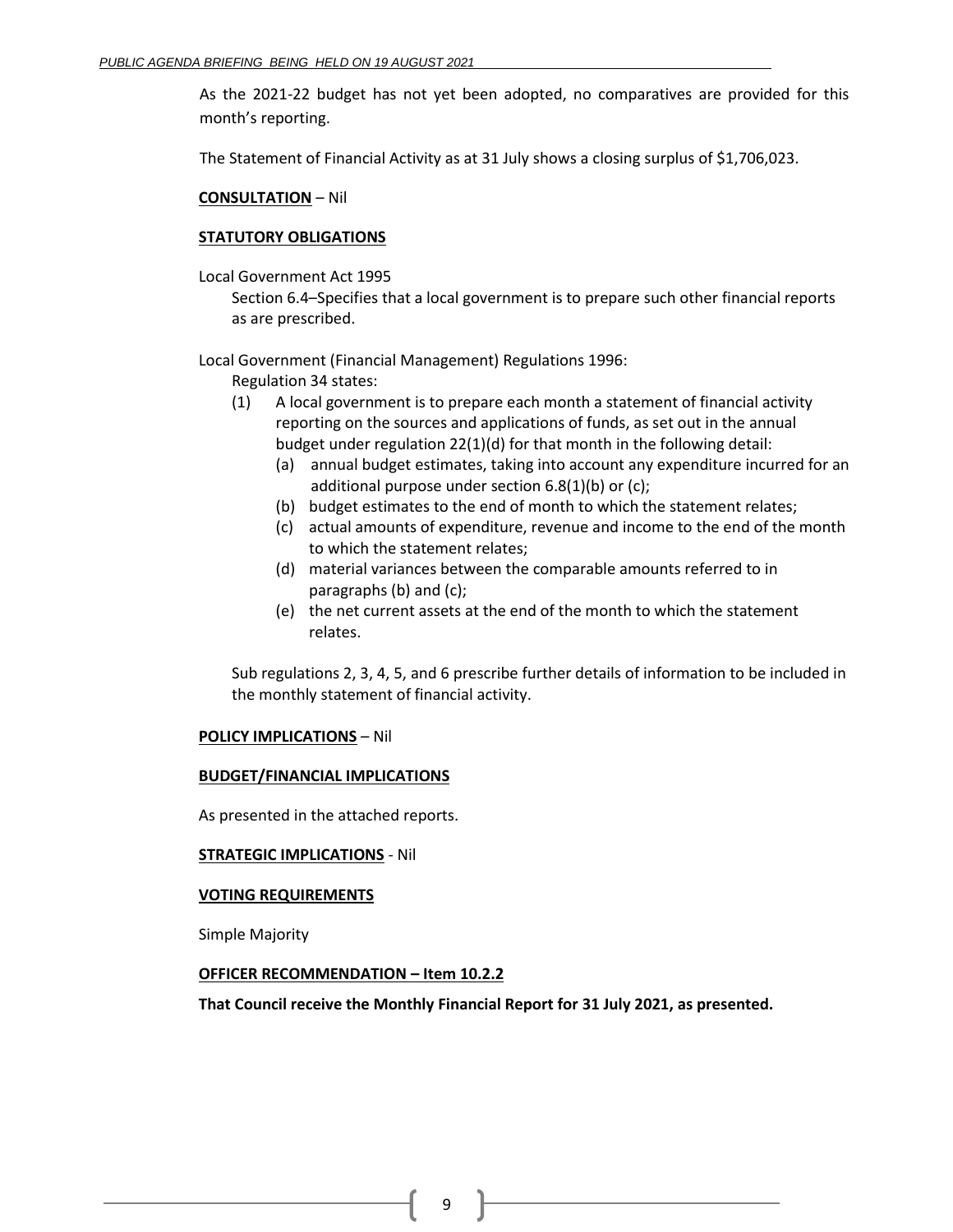### <span id="page-9-0"></span>**10.3 PLANNING**

#### <span id="page-9-1"></span>**10.3.1 Development (Caravan Park - Nature Based Park) – Lot 7876 Terry Road, Boyup Brook**

| Lot 7876 Terry Road, Boyup Brook.             |
|-----------------------------------------------|
| R & C Harrison                                |
| A9370                                         |
| Nil                                           |
| 26 August 2021.                               |
| A. Nicoll, Town Planner.                      |
| Dale Putland, Chief Executive Officer.        |
| 1. Development Application:                   |
| <b>Accommodation Management Plan</b><br>٠     |
| <b>Bushfire Management Plan</b><br>$\bullet$  |
| <b>Emergency Evacuation Plan</b><br>$\bullet$ |
| 2. Public Submissions.                        |
|                                               |

#### **SUMMARY**

The Shire received an application to develop a Caravan Park (Nature Based Park) at Lot 7876 Terry Road, Boyup Brook.

\_\_\_\_\_\_\_\_\_\_\_\_\_\_\_\_\_\_\_\_\_\_\_\_\_\_\_\_\_\_\_\_\_\_\_\_\_\_\_\_\_\_\_\_\_\_\_\_\_\_\_\_\_\_\_\_\_\_\_\_\_\_\_\_\_\_\_\_\_\_\_\_\_\_\_

Nature based parks are intended for use by tourists who want to experience nature.

Figure 1: Location Plan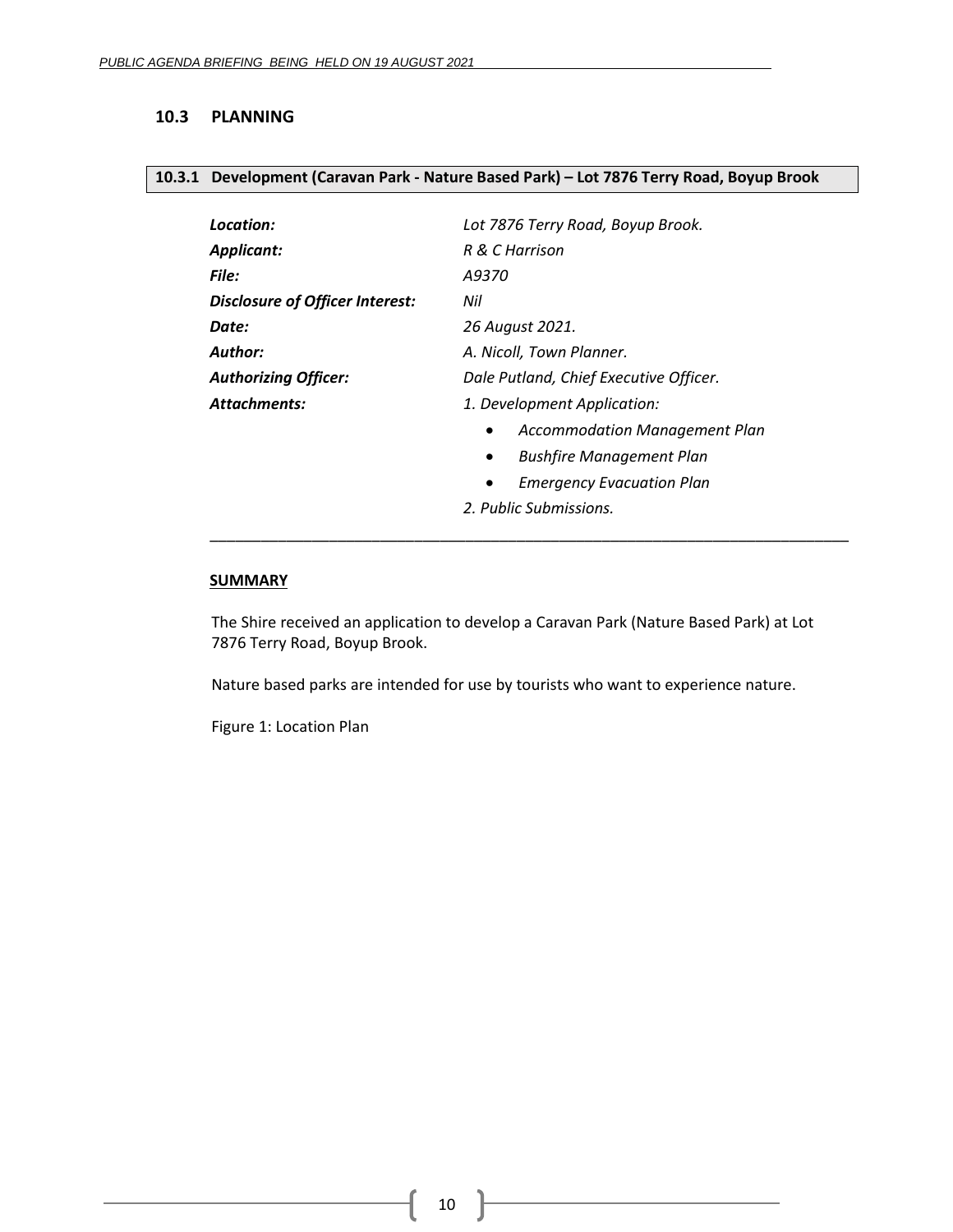

In accordance with the Shire's Local Planning Scheme No.2, a Nature Based Park may-be considered for approval at the subject property, which is zoned 'Rural'.

On review of the *Caravan Parks and Camping Grounds Act 1995* and comments received from neighbouring landholders, there are two factors of concern being:

- 1) The application does not involve a caretaker residing at the proposed Nature Based Park; and
- 2) The application does not propose to provide any toilets for the campers.

The landholder lives in the Boyup townsite and proposes to visit the park on a daily basis when guests are camping. It is proposed that campers are directed to bring their own facilities. If for example a camper does not have a toilet, then they are not welcome to stay.

The application proposes to make available 12 different camping areas, each capable of accommodating 5 persons (60 person capacity).

Allowing a Nature Based Park, where a caretaker is not accessible at all times in case of an emergency or to ensure campers have the necessary amenities, carries some level of risk, especially considering the available capacity of persons camping (60 persons) and the proposed location adjacent to an environmentally sensitive area (the Blackwood River).

It is recommended that the Council approve the proposed Nature Based Park, subject to: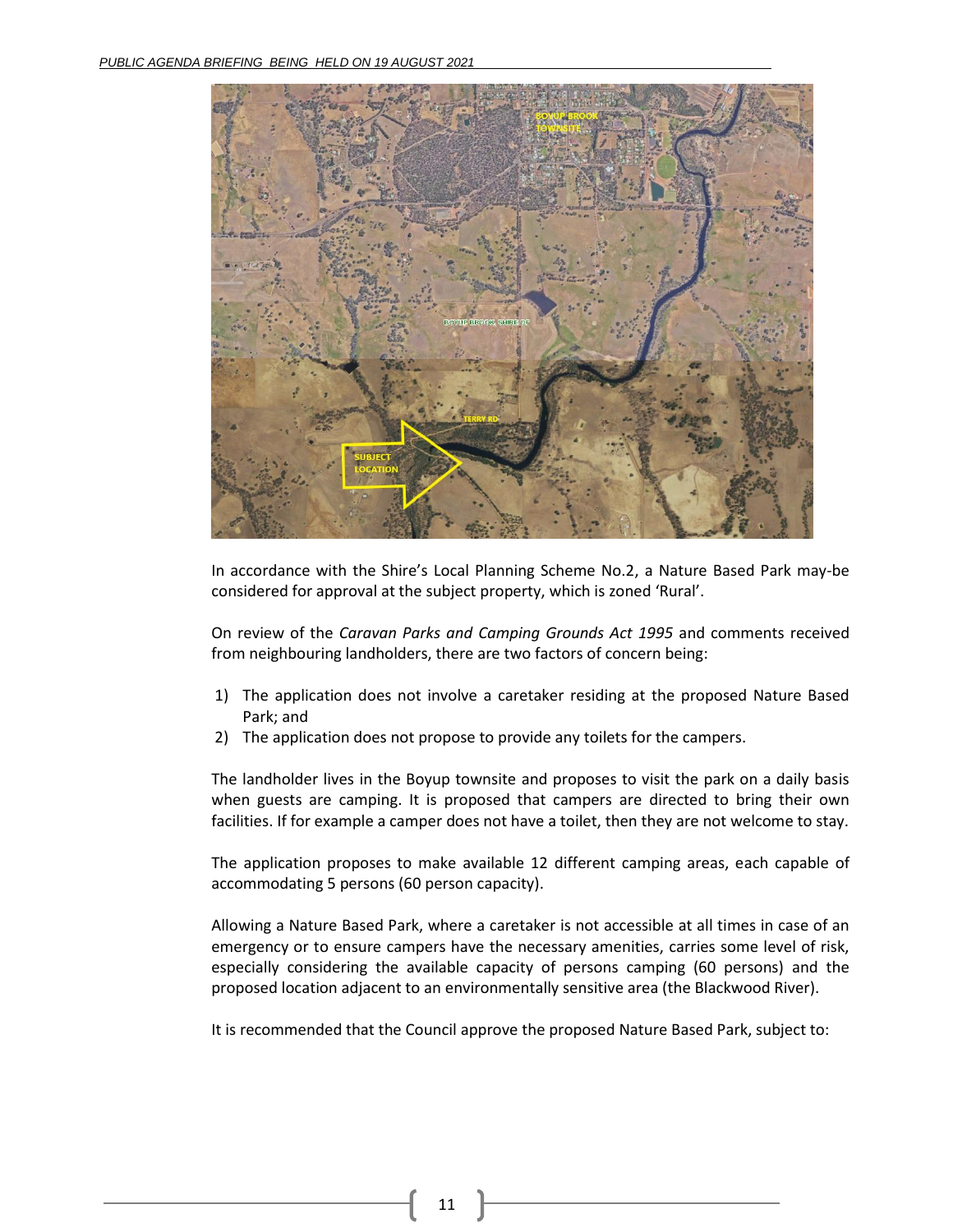- 1) A caretaker residing on-site;
- 2) Maximum 8 camping sites, each with a capacity of 5 persons; and
- 3) Advertising material notifying campers that the following facilities will not be provided at the Nature Based Park: toilets, showers, hand basins, washing-up facilities, laundry facilities, hot water for showering or for washing-up or laundry facilities, power points and lighting.

Alternatively (second preference), it is recommended that the Council approve the proposed Nature Based Park, as applied for (e.g. with caretaker located offsite in the Boyup townsite), subject to:

- 1) A temporary period of approval (24 months);
- 2) A maximum of three (3) available camping areas, each with a maximum capacity of 10 persons; and
- 3) Advertising material notifying campers that the following facilities will not be provided at the Nature Based Park: toilets, showers, hand basins, washing-up facilities, laundry facilities, hot water for showering or for washing-up or laundry facilities, power points and lighting.

## **BACKGROUND**

The Shire of Boyup Brook received the Development Application for a Caravan Park – Nature Based Park, which proposes 12 individual camping areas (Max 5 persons per camping area – total 60), located within the Lot 7876 Terry Road, Boyup Brook and fronting the Blackwood River.

In accordance with the *Caravan Parks and Camping Grounds Act 1995* and the *Caravan Parks and Camping Grounds Regulations 1997,* Nature Based Parks within Western Australia are required to be licenced with the relevant local government authority.

Shire staff worked with the applicant to improve the information available to the Council, neighbouring landholders and potential campers. As such, the application includes an 'Accommodation Management Plan' (rules applicable to campers), a 'Bushfire Management Plan', and an 'Emergency Evacuation Plan'. These plans have been provided as attachments to this report item. Should the Council approve the application, it is proposed that these plans are made available to campers for information purposes.

The application was advertised and comments were received pertaining to the supervision of campers. It was commented that a caretaker should be located on-site to supervise campers on matters such as the use of camp fires, the disposal of rubbish, the management of effluent, boundaries to recreation and the containment of dogs. For further information on comments received, refer to the attached 'Submissions'.

The concerning comments were shared with the applicant/landholder who has since stated that:

*"Our daily visit to the camp ground when guests are in, will always include respectful monitoring of our guest's behaviour and to ensure in particular that they do indeed have toilet facilities and they are managing their campfire correctly".*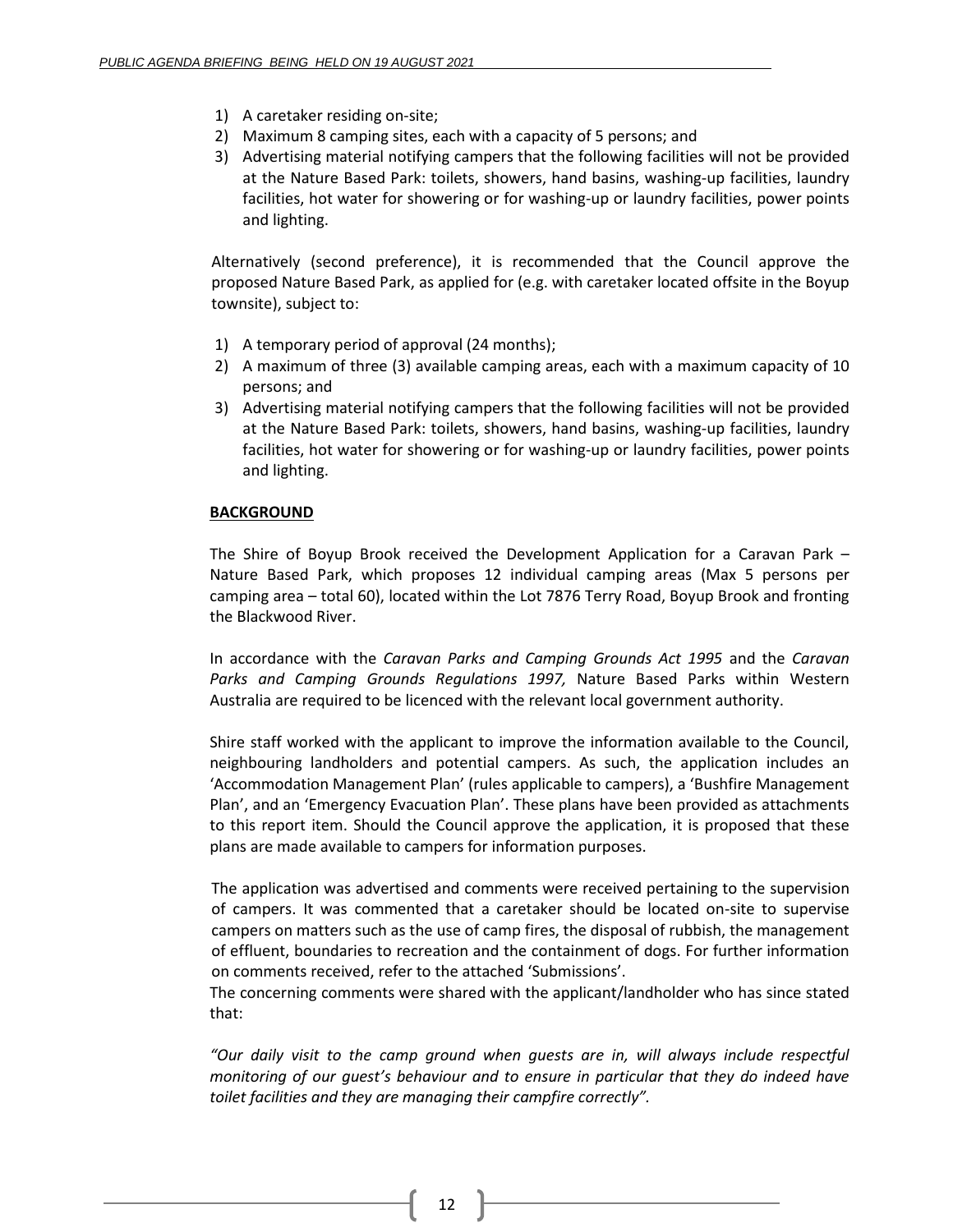The applicant/landholder does not live at the site where the nature based park is proposed. The applicant/landholder lives in the Boyup townsite, approximately 3km from the proposed Nature Based Park.

### **COMMENT**

As per the *Caravan Parks and Camping Grounds Regulations 1997*, a nature based park means a facility in an area that:

- *a) Is not in close proximity to an area that is built up with structures used for business, industry or dwelling-houses at intervals of less than 100 m for a distance of 500 m or more; and*
- *b) Has been predominantly formed by nature; and*
- *c) Has limited or controlled artificial light and noise intrusion.*

One of the key considerations in developing and licensing a Nature Based Park is to ensure there is minimal or no impact on the environment. As such, permanent or long-stay occupation is not appropriate and developed infrastructure should be limited.

In accordance with the *Caravan Parks and Camping Grounds Regulations 1997*, the only buildings allowed on a nature based park are a manager's house, toilets, an ablution block, washing up facilities and a camper's kitchen (if approved) and there are to be no buildings allowed on an individual camp-site.

The *Caravan Parks and Camping Grounds Regulations 1997* (Regulations) also recommends limiting the amount of persons camping at a site at any one time as a means to limit the impact on the environment. The Regulations allow the Shire to approve a lesser number of people permitted to camp, in line with the environmental sustainability of the location and other relevant considerations.

The *Caravan Parks and Camping Grounds Regulations 1997* recommends the development of at least 2 toilets and two showers for every 20 camp sites being made available. Considering the intent to limit development within nature based parks, the Regulations allow for campers to supply their own facilities, subject to approval of the Shire. Should the Shire exempt the need for toilets and showers, all advertising material for nature based parks are to accurately identify the exemptions (e.g. toilets, showers, hand basins, washing up facilities, laundry facilities, hot water, lighting and power). This is to ensure that prospective users are aware of any key infrastructure or amenities that may not be provided to allow them to make an informed decision prior to planning a stay.

The *Caravan Parks and Camping Grounds Act 1995* (Act) states the following at Division 2, clause 13:

- *1) A person licensed to operate a facility must ensure that* 
	- *a) a manager or other responsible person —*
		- *(i) resides in or near the facility; and*
		- *(ii) is responsible for the supervision of the facility; and*
		- *(iii) is accessible at all times in case of an emergency; and*
		- *(iv) where the facility is a caravan park, is available at the office of the caravan park during normal office hours;*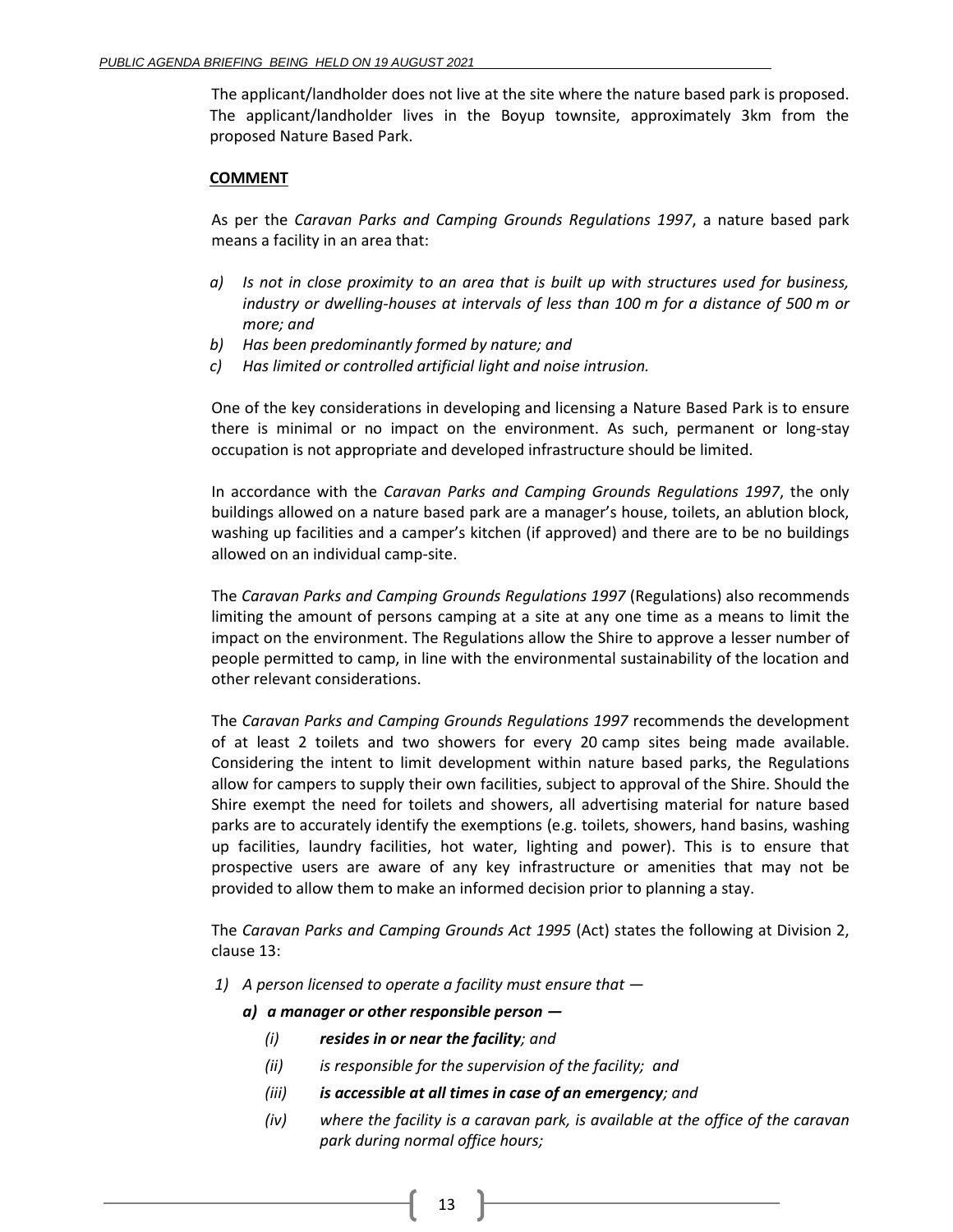*and*

- *b) a register of occupiers is maintained in the prescribed manner; and*
- *c) copies of this Act, any subsidiary legislation made under this Act, facility rules (if any) made by the licence holder and any special conditions imposed on the licence are readily available for inspection by the occupiers of the facility.*

The application proposes 12 sites with the capability of accommodating 5 persons per site. At full capacity, the facility may accommodate 60 persons camping and recreating along the river. Additionally, the Nature Based Park proposes:

- Allowance for tents, vans, truck campers, trailers and RVs.
- A gravel constructed access to camping areas.
- Notice at the entry to the property with information to campers, including nearest location of potable water and human effluent dumping point.
- Use of the river and foreshore for recreation activities (e.g. canoeing).
- Booking of the sites and information to the campers via online application.
- Campers providing their own facilities and amenities, including their own tent or camper, their own firewood, their own toilet and their own washing apparatus and potable water.
- The applicant/landholder living offsite (Boyup Townsite) and undertaking daily visits to the camp ground when guests are at the site, to monitor activities and to ensure in particular that they do indeed have toilet facilities and they are managing their campfire correctly.
- Allowance for pets on leads and campfires in designated spots and outside of prohibited burning periods.
- In the instance of a bushfire, evacuation via Terry Road to the North or South or via an on-site refuge ('muster area' – maintained as a low fuel area).



Figure 2: Subject Lot and Proposed Camping Areas

Shire staff believe that the total proposed amount of campers (60), may have a detrimental impact on the environment, which defeats the purpose of a nature based park.

Shire staff recommend that the number of sites available for camping is reduced to a level that allows for sustainable access and recreation of the Blackwood River foreshore (e.g. 3 - 8 sites).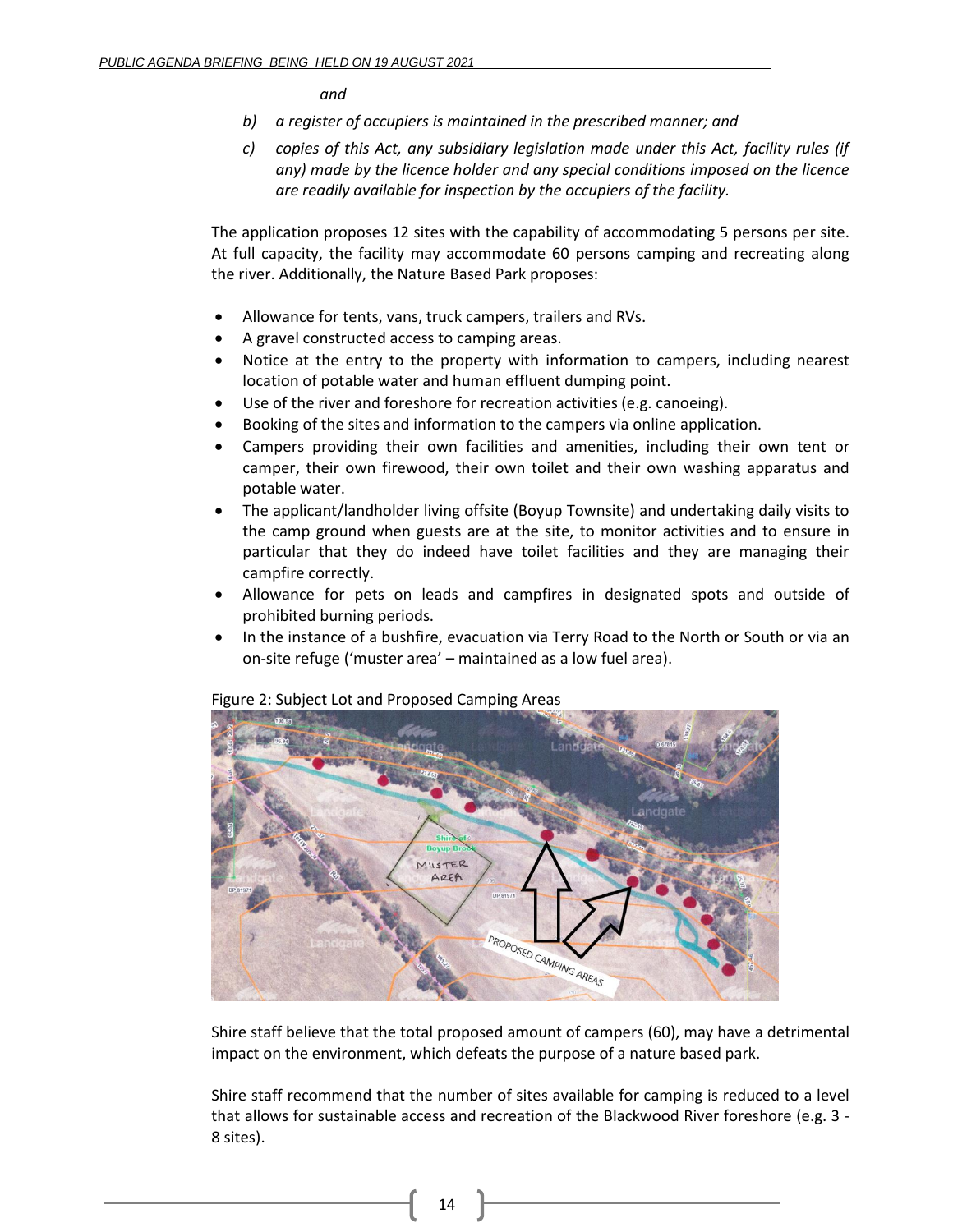Shire staff believe that facilities need not be provided at a Nature Based Park (e.g. camp kitchen or toilets), subject to all advertising material and other information sources about the facility, the content of which is controlled by the licence holder, specifying each of the following amenities that is not provided for occupiers at the facility: toilets, showers, hand basins, washing-up facilities, laundry facilities, hot water for showering or for washing-up or laundry facilities power points, and lighting.

As indicated by the application, a caretaker is not available at the site to supervise the facility and is not accessible at all times in case of an emergency. This proposal is contrary to the requirements of the Act and is of concern to the Shire and neighbouring landholders. Shire staff sought confirmation on this matter from other municipalities where it was confirmed that the general expectation is for a caretaker to be present in a dwelling on the property where the facility is located. Should the Council agree to approve the proposed Nature Based Park, Shire staff recommend that the approval is on the condition that a managers building is developed near the camping sites and that a supervisor is available at the park to respond to any emergencies and to check to ensure campers are following rules, including providing their own toilet.

Should the Council decide otherwise and agree that the caretaker can reside offsite (e.g. at the Boyup Townsite), Shire staff recommend that the number of campsites is limited to three (3) and the number of campers per site is limited to 10 (total capacity of 30 persons at any one time). Bear in-mind, such a decision would be contrary to the Act, to the Shire's current Policy position and to previous advice given to members of the public enquiring about developing a camping facility. The Shire's 'Caravan Park or Camping Ground' Policy reiterates the position of the Act by outlining that suitable on-site supervision must be provided when clients are booking-in (refer to the 'Policy' section of this report item).

### **STATUTORY OBLIGATIONS**

In accordance with the Shire's *Local Planning Scheme No.2*, a Caravan Park (Nature Based Park) may be considered for approval at the subject property, which is zoned 'Rural'.

In accordance with the *Caravan Parks and Camping Grounds Act 1995,* a Caravan Park facility needs a license and a manager residing in or near the facility.

In accordance with the Caravan Parks and Camping Grounds Regulations 1997:

- 1) A local government may grant a temporary licence for a camping facility which is to remain in force for such period of less than one year, as is provided in the licence.
- 2) A nature based park is to have at least 2 toilets for every 20 sites, unless otherwise approved.
- 3) A nature based park is to have at least as many showers and hand basins, unless otherwise approved.
- 4) A nature based park is to have at least one extinguisher in an area accessible to all persons in the facility.

### **POLICY IMPLICATIONS**

The Shire has endorsed its own Caravan Parks and Camping Grounds Policy (0.08), which states:

15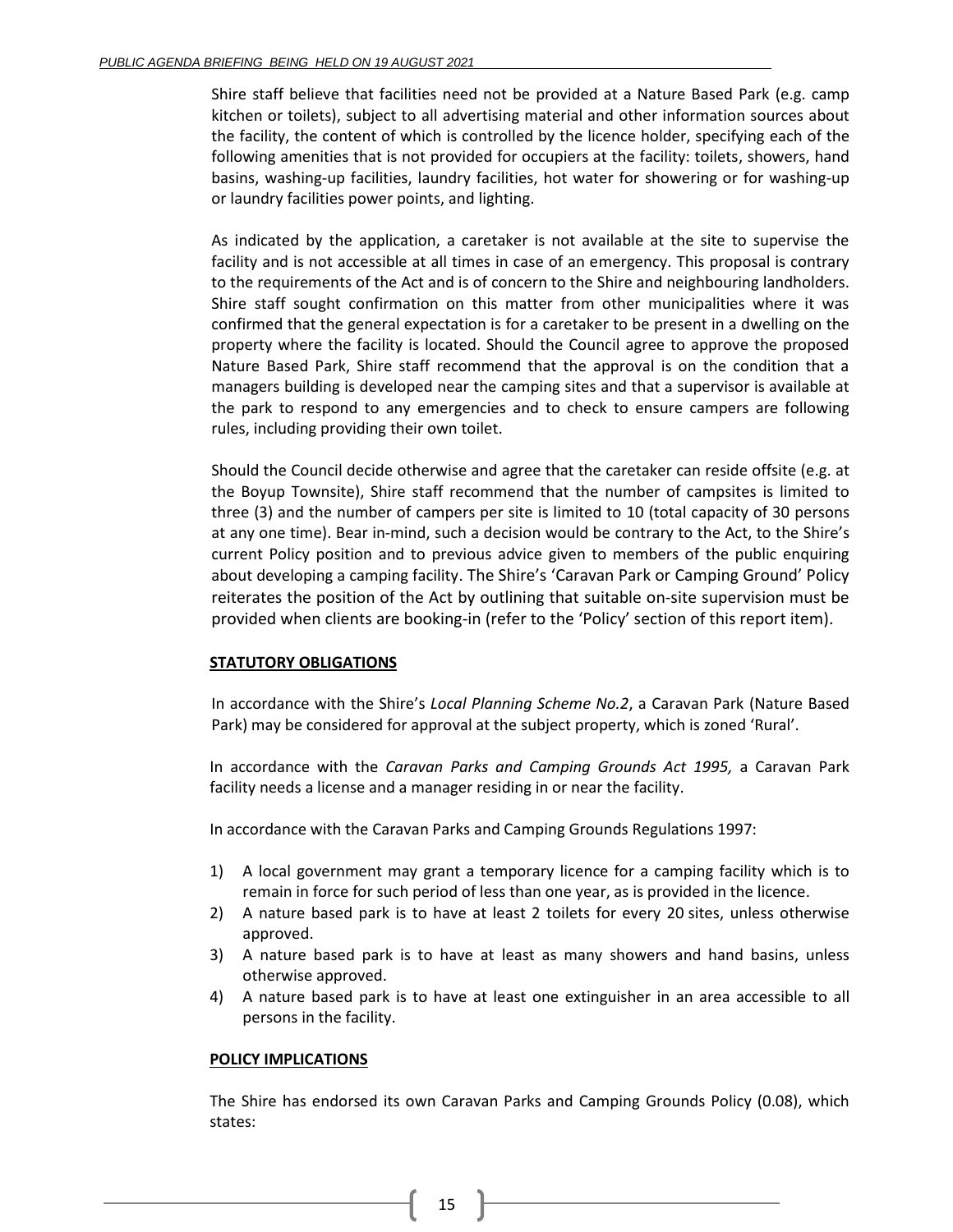- Upon planning approval being given, a planning consent will be issued requiring the standards outlined in this policy and any other condition that the Council sees fit to impose shall be complied with prior to the grounds being occupied. The planning consent shall be regarded as the licence.
- A licence for a Temporary Caravan Park and Camping Ground shall be applied for on an annual basis.
- The Temporary Caravan Park or Camping Ground will be provided with suitable onsite supervision. As a minimum, supervision must be provided when clients are booking-in and a phone help/contact number, which is accessible throughout the license period, must be posted for the notice of all patrons.
- The supervisor must record the number of caravan and camping sites allocated and the number of vehicles with independent sanitary fixtures (see item 6 above).
- No more than ten people are to camp on a site at any one time.
- There is to be a least 3 metres between a caravan, annex or camp on a site.
- A tent or camping site must have a minimum area of 25 square metres.
- Access to all caravan or camping sites shall be at least 6 metres wide.
- There shall be an adequate volume of water on-site with appropriate appliances, or alternative arrangements for fire-fighting purposes.
- There is to be at least one rubbish bin with a capacity of not less than 80 litres for every five sites. Bins will be emptied as necessary to prevent overflow of refuse or a nuisance being created.
- For occupation beyond 3 consecutive nights, the number of toilet/ablution fixtures will be derived from Schedule 7 of the *Regulations.*

| No. of sites | <b>Toilets</b>         |                              |                        | οf<br>No.             | No.<br>οf   |
|--------------|------------------------|------------------------------|------------------------|-----------------------|-------------|
|              | <b>Male</b>            |                              | Female                 | showers<br>(each sex) | hand basins |
|              | No.<br>оf<br>pedestals | οf<br>mm<br>urinal<br>trough | οf<br>No.<br>pedestals |                       | (each sex)  |
| $1 - 10$     |                        | 600                          |                        |                       |             |
| $11 - 15$    |                        | 600                          |                        |                       |             |
|              |                        |                              |                        |                       |             |

### **CONSULTATION**

Shire staff consulted with surrounding landholders, and other local governments to identify a position on dealing with the proposed Nature Based Park.

It seems there is a need for local governments to make available the growing demand for nature based camping. In doing so, there is a need to ensure these parks are managed appropriately, such that the environment is not impacted (e.g. inappropriate disposal of human effluent and rubbish and the taking of timber from the environment as a fuel source for lighting fires) and unruly social behaviour does not lead to complaints to the local government.

The general consensus amongst local governments is that a caretaker should be available on-site to supervise campers. Notably the Department of Biodiversity, Conservation and Attractions (DBCA) make available camp sites, some of which do not have a caretaker onsite (e.g. Ningaloo). Note the DBCA is exempt from having to comply with the *Caravan Parks and Camping Grounds Act 1995.*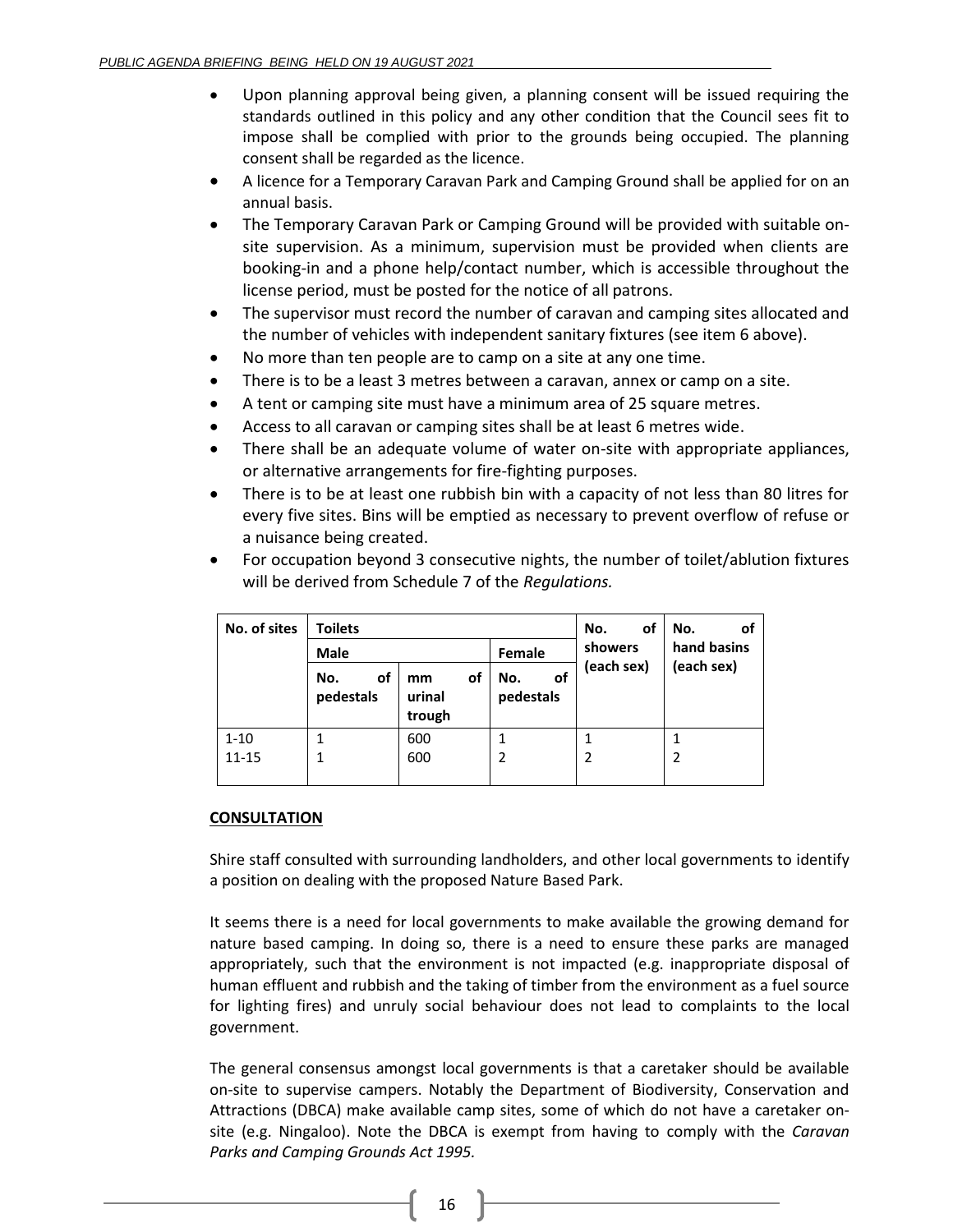The application received four (4) submissions from the general public, which included surrounding landholders. There was resounding concern due to the application not making available a caretaker living at the facility. The public is concerned that issues may arise (fires, rubbish, noise, dogs) if a caretaker is not located at the site.

### **BUDGET/FINANCIAL IMPLICATIONS**

There are no financial implications relating to this item.

### **STRATEGIC IMPLICATIONS**

Economic:

Facilitate the strengthening and growth of our visitor experience.

Environment:

Strive to achieve a balance between the preservation of our unique environment and the delivery of sustainable economic growth.

### **VOTING REQUIREMENTS**

Simple majority

### **OFFICER RECOMMENDATION – ITEM 10.3.1**

### **That Council**

Grants development approval for Lot 7876, Terry Road, Boyup Brook, for the purpose of a Caravan Park (Nature Based Park), subject to the following notice:

| <b>Planning and Development Act 2005</b>                                  |                                                                                                                                                                                                                                                                                                                                                                                       |  |  |  |
|---------------------------------------------------------------------------|---------------------------------------------------------------------------------------------------------------------------------------------------------------------------------------------------------------------------------------------------------------------------------------------------------------------------------------------------------------------------------------|--|--|--|
|                                                                           | <b>Shire of Boyup Brook</b>                                                                                                                                                                                                                                                                                                                                                           |  |  |  |
| NOTICE OF DETERMINATION ON APPLICATION FOR DEVELOPMENT<br><b>APPROVAL</b> |                                                                                                                                                                                                                                                                                                                                                                                       |  |  |  |
| Location:                                                                 | Lot 7876, Terry Road, Boyup Brook.                                                                                                                                                                                                                                                                                                                                                    |  |  |  |
|                                                                           | Description of proposed development:                                                                                                                                                                                                                                                                                                                                                  |  |  |  |
|                                                                           | <b>Caravan Park (Nature Based Park)</b>                                                                                                                                                                                                                                                                                                                                               |  |  |  |
|                                                                           | The application for development is approved subject to the following conditions.                                                                                                                                                                                                                                                                                                      |  |  |  |
| Conditions:                                                               |                                                                                                                                                                                                                                                                                                                                                                                       |  |  |  |
|                                                                           | 1. Prior to occupancy of use of the Nature Based Park, a caretakers dwelling<br>being approved and constructed at the subject Lot 7876 and a manager or<br>other responsible person residing in the caretakers dwelling and being<br>responsible for the supervision of the Nature Based Park and being<br>accessible at all times in case of an emergency and maintaining a register |  |  |  |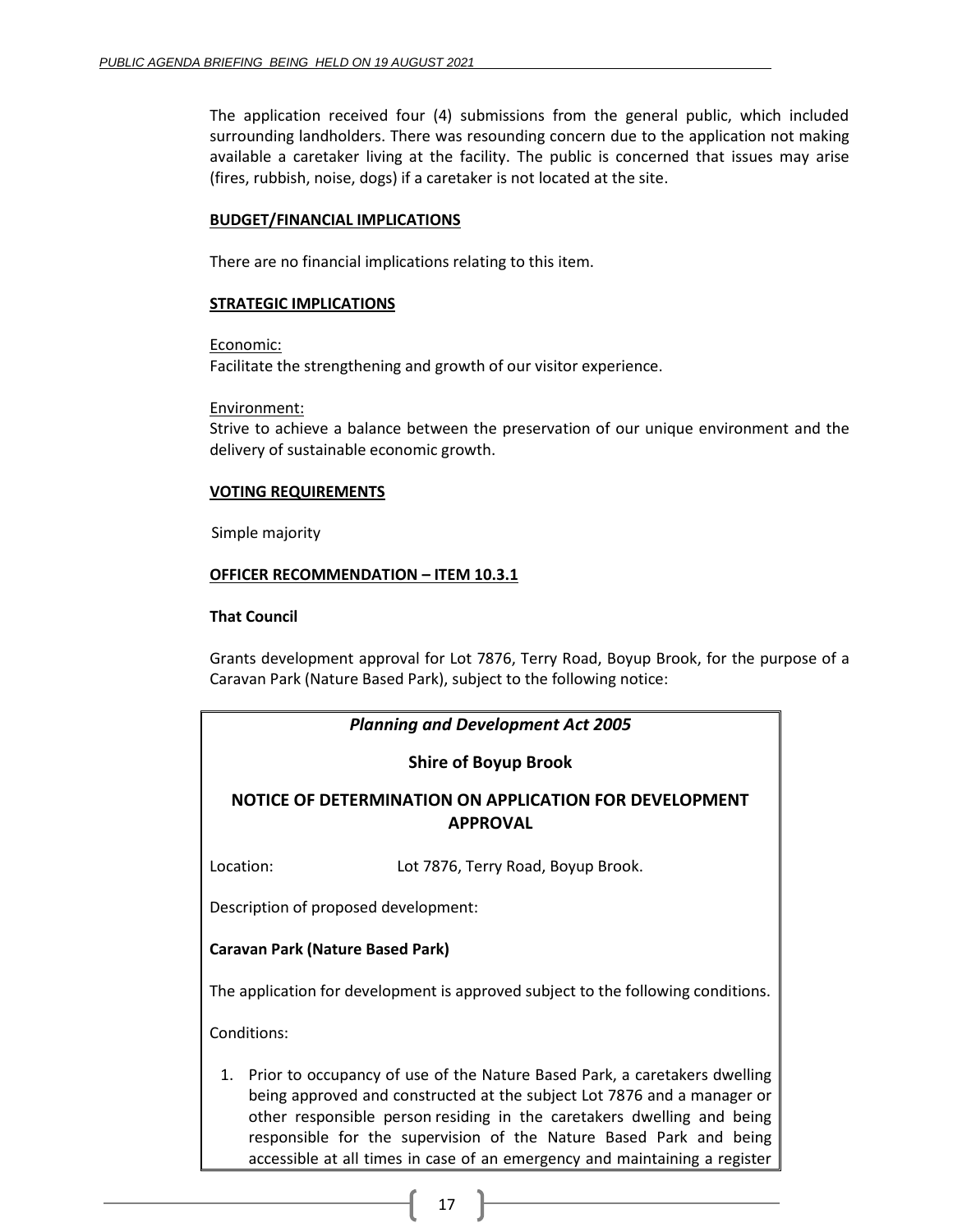#### of occupiers.

- 2. A register of occupiers is to be maintained in such a form that it is possible to readily ascertain the:
	- a) Name and principal place of residence of an occupier for each site occupied; and
	- b) The dates on which an occupier, or group of occupiers, arrives at, and departs from, a site.
- 3. An approved 'Accommodation Management Plan, 'Bushfire Management Plan' and 'Emergency Evacuation Plan' being made available to campers on or prior to arrival at the facility.
- 4. Prior to occupancy of use, the 'Accommodation Management Plan' and plan showing sites (as attached), being updated to reflect that:
	- a) A caretaker is available onsite for supervision and in-case of an emergency (show location of caretaker on site plan);
	- b) Each of the following amenities is not provided for occupiers at the facility: toilets, showers, hand basins, washing-up facilities, laundry facilities, hot water for showering or for washing-up or laundry facilities, power points, and lighting;
	- c) Potable water is available at the Boyup townsite (map showing location);
	- d) A sewage dump point is available at the Boyup townsite (map showing location);
	- e) The number of available sites is reduced from 12 to 8, with a 5 person capacity (modify site plan).
- 5. Prior to occupancy of use, the 'Emergency Evacuation Plan' being updated to show on a map, access routes in-case of an emergency
- 6. Prior to occupancy of use, signage is to be developed on-site, advising visitors of the environmental attributes of the area and including the need to manage rubbish, not to take any dead wood from the environment and to keep to designated pedestrian paths within the foreshore area of the Blackwood River. Prior to the occupancy of use, a limited number of access routes to the river are to be identified and appropriately signposted. The development hereby permitted shall not erect any advertising or signage at the site without the prior approval of the local government.
- 7. All wastewater, rubbish, human effluent and dog effluent is to be collected and removed from site to be disposed of at an approved waste dump point.
- 8. Prior to occupancy of use, the vehicle crossover to the subject Lot is to be constructed and drained to the satisfaction and specifications of the Shire. Prior to occupancy of use, the entrance road being developed to a standard that enables safe access to camp sites (e.g. Gravel base, 6 metres wide). All vehicle access ways shall be maintained for their stated purpose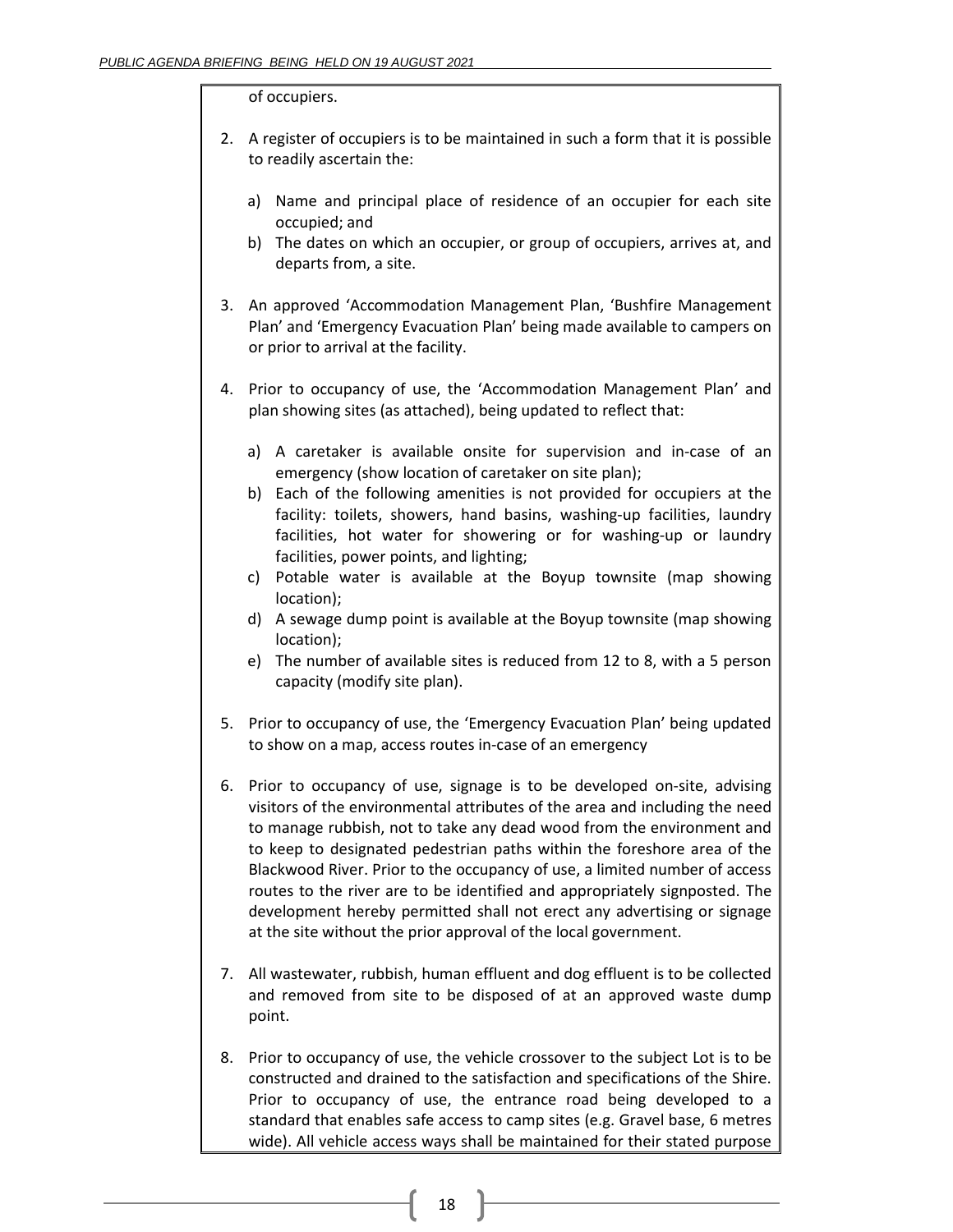### at all times.

| 9. The development hereby approved must not create community safety         |
|-----------------------------------------------------------------------------|
| concerns, or otherwise adversely affect the amenity of the subject locality |
| by reason of (or the appearance or emission of) smoke, fumes, noise,        |
| vibration, odour, vapour, dust, waste water, waste products or other        |
| pollutants.                                                                 |

- 10. Camp sites are to be maintained in such a condition that it is not a hazard to safety or health.
- 11. A person who owns, or has the care or control of a dog, is to ensure that while at the facility, the dog is to be kept on a leash under the control of a person.
- 12. At least one extinguisher being made available in an area accessible to all persons in the facility.

Date of determination: 26 August 2021

- Advice 1: The approved development must comply with all relevant provisions of the *Caravan Parks and Camping Grounds Act 1995* and *Caravan Parks* and *Camping Grounds Regulations 1997*.
- Advice 2: Operators should be aware of and inform occupiers at the park of any regional media health warnings relating to mosquitoborne diseases and other health issues that are sent out by the Department of Health.
- Note 1: If the development the subject of this approval is not substantially commenced within a period of 2 years, or another period specified in the approval after the date of determination, the approval will lapse and be of no further effect.
- Note 2: Where an approval has so lapsed, no development must be carried out without the further approval of the local government having first been sought and obtained.
- Note 3: If an applicant or owner is aggrieved by this determination there is a right of review by the State Administrative Tribunal in accordance with the *Planning and Development Act 2005* Part 14. An application must be made within 28 days of the determination.

Signed: **Dated:** Dated:

for and on behalf of the Shire of Boyup Brook.

\_\_\_\_\_\_\_\_\_\_\_\_\_\_\_\_\_\_ \_\_\_\_\_\_\_\_\_\_\_\_\_\_\_\_\_\_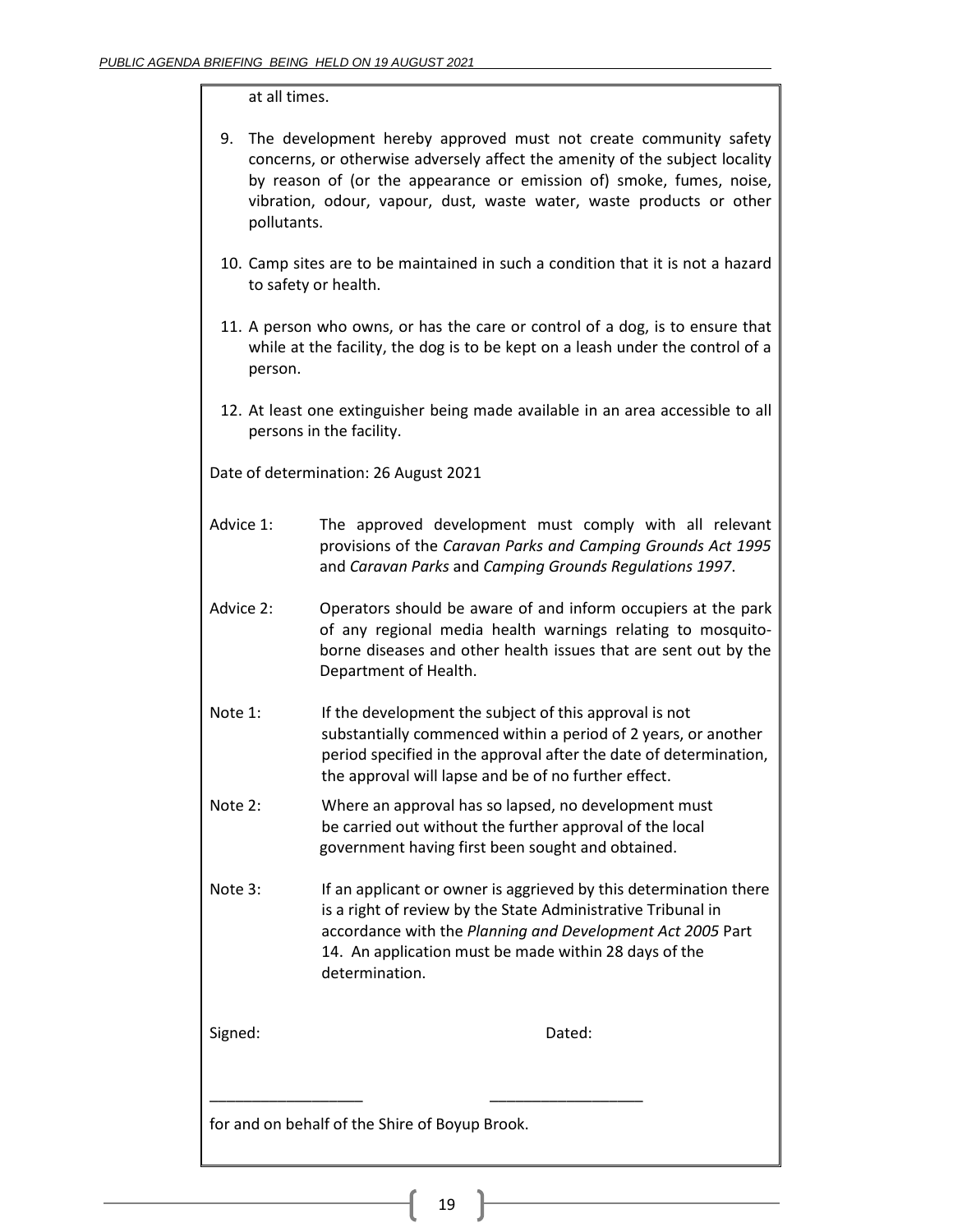### **ALTERNATIVE OFFICER RECOMMENDATION – ITEM 10.3.1**

#### **That Council**

Grants Temporary development approval for one (1) year at Lot 7876 Terry Road, Boyup Brook, for the purpose of a Caravan Park (Nature Based Park), subject to the following notice: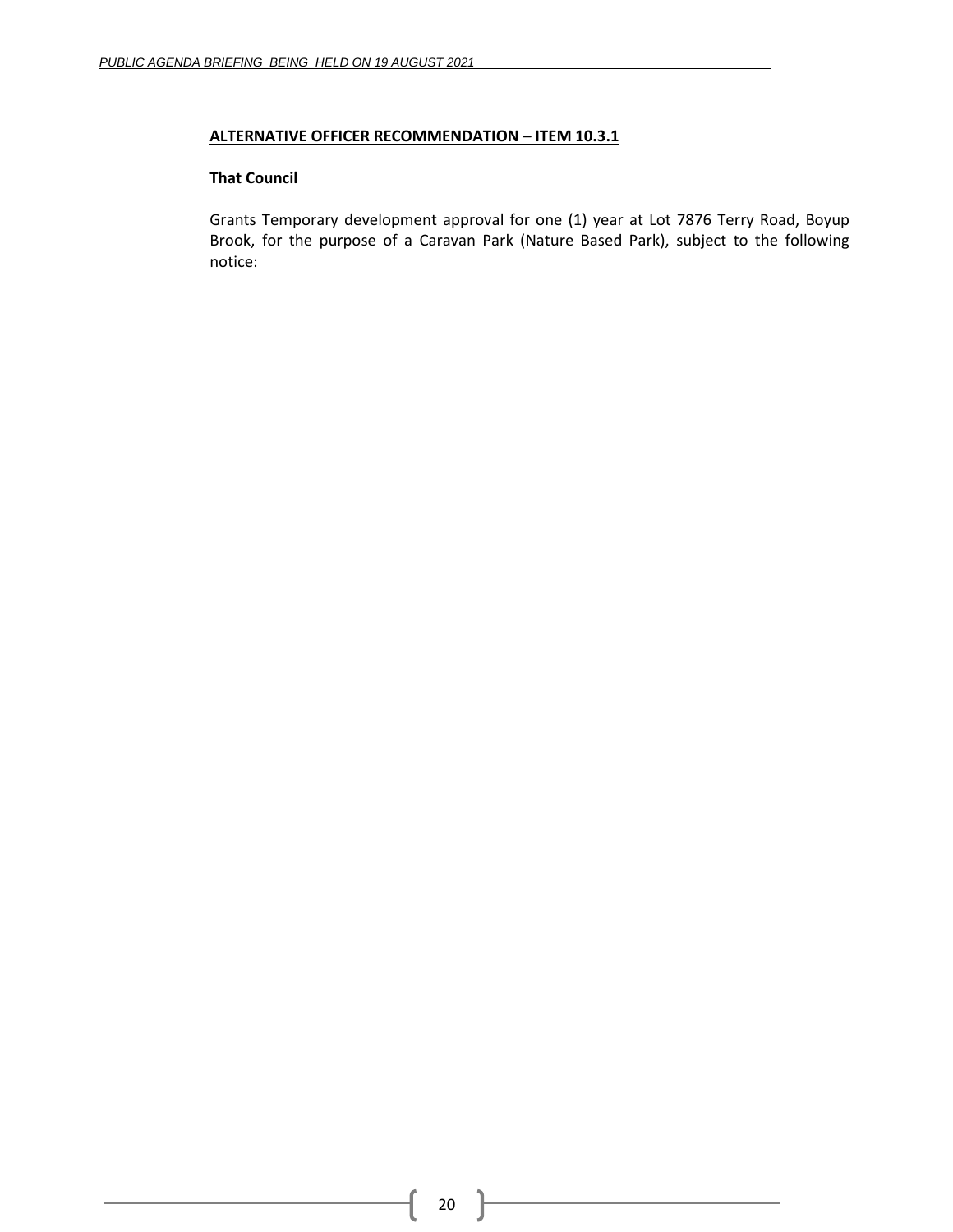| <b>Planning and Development Act 2005</b>                                                                                                                                                                                                                                                                                                      |
|-----------------------------------------------------------------------------------------------------------------------------------------------------------------------------------------------------------------------------------------------------------------------------------------------------------------------------------------------|
| <b>Shire of Boyup Brook</b>                                                                                                                                                                                                                                                                                                                   |
| NOTICE OF DETERMINATION ON APPLICATION FOR DEVELOPMENT<br><b>APPROVAL</b>                                                                                                                                                                                                                                                                     |
| Location:<br>Lot 7876, Terry Road, Boyup Brook.                                                                                                                                                                                                                                                                                               |
| Description of proposed development:                                                                                                                                                                                                                                                                                                          |
| <b>Caravan Park (Nature Based Park)</b>                                                                                                                                                                                                                                                                                                       |
| The application for development is approved subject to the following conditions.                                                                                                                                                                                                                                                              |
| Conditions:                                                                                                                                                                                                                                                                                                                                   |
| This is a temporary planning approval which permits the operations of the<br>1.<br>Nature Based Park for a period of twelve months, commencing the day of<br>occupation.                                                                                                                                                                      |
| The landholder/caretaker undertaking daily visits to the camp ground<br>2.<br>when guests are in, to ensure in particular that they do indeed have toilet<br>facilities and they are undertaking activities in accordance with the<br>approved 'Accommodation Management Plan, 'Bushfire Management<br>Plan' and 'Emergency Evacuation Plan'. |
| A register of occupiers is to be maintained in such a form that it is possible<br>3.<br>to readily ascertain the:                                                                                                                                                                                                                             |
| Name and principal place of residence of an occupier for each site<br>a)<br>occupied; and<br>b) The dates on which an occupier, or group of occupiers, arrives at, and<br>departs from, a site.                                                                                                                                               |
| An approved 'Accommodation Management Plan, 'Bushfire Management<br>4.<br>Plan' and 'Emergency Evacuation Plan' being made available to campers on<br>or prior to arrival at the facility.                                                                                                                                                    |
| Prior to occupancy of use, the 'Accommodation Management Plan' and<br>5.<br>plan showing sites (as attached), being updated to reflect that:                                                                                                                                                                                                  |
| a) Each of the following amenities is not provided for occupiers at the<br>facility: toilets, showers, hand basins, washing-up facilities, laundry<br>facilities, hot water for showering or for washing-up or laundry<br>facilities, power points, and lighting;<br>b) Potable water is available at the Boyup townsite (map showing         |
| location);<br>c) A sewage dump point is available at the Boyup townsite (map showing                                                                                                                                                                                                                                                          |

location);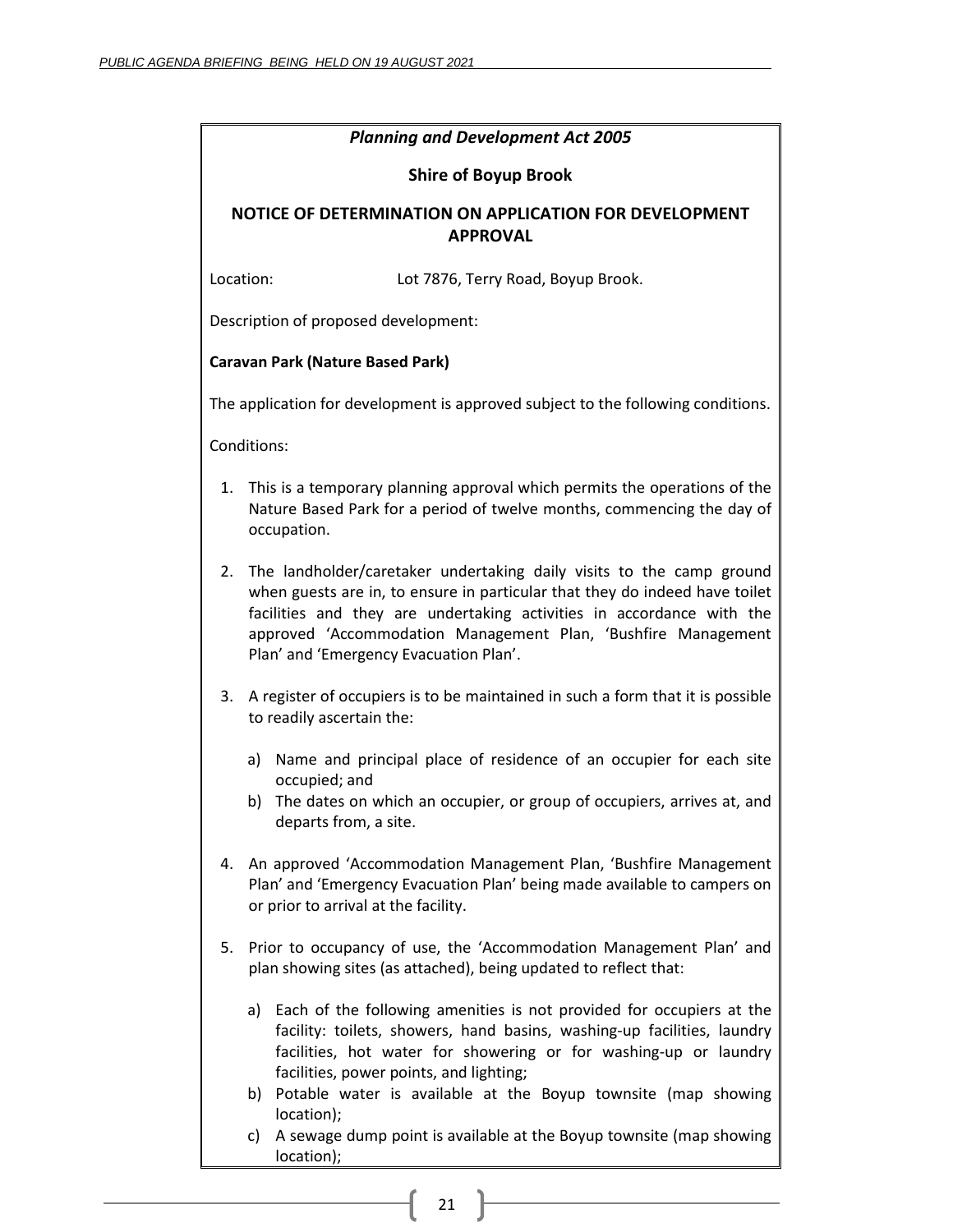- d) The number of available sites is reduced from 12 to 3, with a 10 person capacity (modify site plan).
- 6. Prior to occupancy of use, the 'Emergency Evacuation Plan' being updated to show on a map, access routes in-case of an emergency
- 7. Prior to occupancy of use, signage is to be developed on-site, advising visitors of the environmental attributes of the area and including the need to manage rubbish, not to take any dead wood from the environment and to keep to designated pedestrian paths within the foreshore area of the Blackwood River. Prior to the occupancy of use, a limited number of access routes to the river are to be identified and appropriately signposted. The development hereby permitted shall not erect any advertising or signage at the site without the prior approval of the local government.
- 8. All wastewater, rubbish, human effluent and dog effluent is to be collected and removed from site to be disposed of at an approved waste dump point.
- 9. Prior to occupancy of use, the vehicle crossover to the subject Lot is to be constructed and drained to the satisfaction and specifications of the Shire. Prior to occupancy of use, the entrance road being developed to a standard that enables safe access to camp sites (e.g. Gravel base, 6 metres wide). All vehicle access ways shall be maintained for their stated purpose at all times.
- 10. The development hereby approved must not create community safety concerns, or otherwise adversely affect the amenity of the subject locality by reason of (or the appearance or emission of) smoke, fumes, noise, vibration, odour, vapour, dust, waste water, waste products or other pollutants.
- 11. Camp sites are to be maintained in such a condition that it is not a hazard to safety or health.
- 12. A person who owns, or has the care or control of a dog, is to ensure that while at the facility, the dog is to be kept on a leash under the control of a person.
- 13. At least one extinguisher being made available in an area accessible to all persons in the facility.

Date of determination: 26 August 2021

- Advice 1: The approved development must comply with all relevant provisions of the *Caravan Parks and Camping Grounds Act 1995* and *Caravan Parks* and *Camping Grounds Regulations 1997*.
- Advice 2: Operators should be aware of and inform occupiers at the park of any regional media health warnings relating to mosquitoborne diseases and other health issues that are sent out by the Department of Health.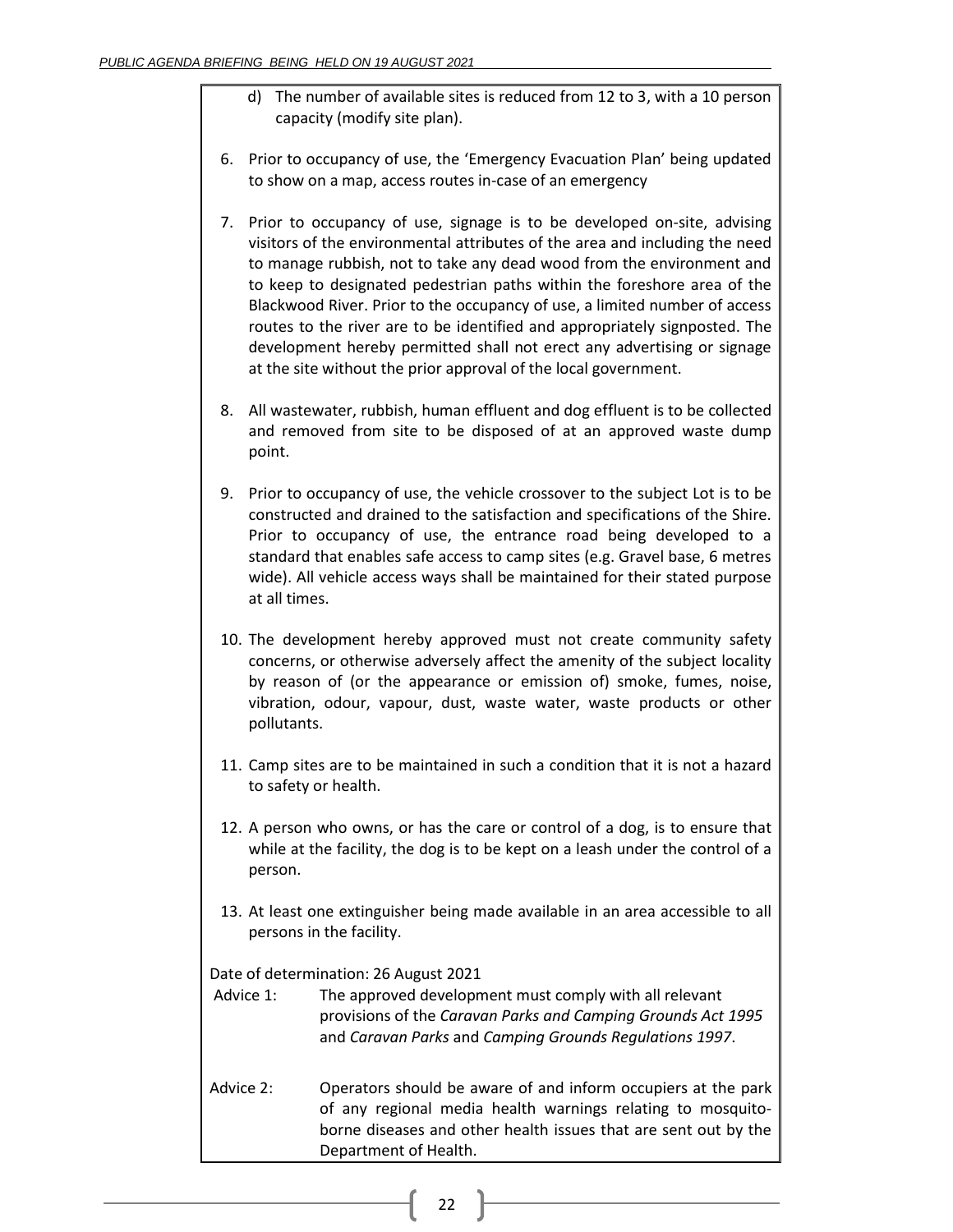$\overline{\phantom{a}}$ 

| Note 1: | If the development the subject of this approval is not<br>substantially commenced within a period of 2 years, or another<br>period specified in the approval after the date of determination,<br>the approval will lapse and be of no further effect.                      |
|---------|----------------------------------------------------------------------------------------------------------------------------------------------------------------------------------------------------------------------------------------------------------------------------|
| Note 2: | Where an approval has so lapsed, no development must<br>be carried out without the further approval of the local<br>government having first been sought and obtained.                                                                                                      |
| Note 3: | If an applicant or owner is aggrieved by this determination there<br>is a right of review by the State Administrative Tribunal in<br>accordance with the Planning and Development Act 2005 Part<br>14. An application must be made within 28 days of the<br>determination. |
| Signed: | Dated:                                                                                                                                                                                                                                                                     |
|         | for and on behalf of the Shire of Boyup Brook.                                                                                                                                                                                                                             |

### <span id="page-22-0"></span>**10.4 CHIEF EXECUTIVE OFFICER**

### <span id="page-22-2"></span><span id="page-22-1"></span>**11 COMMITTEE MINUTES**

**11.1 Local Emergency Management Advisory Committee**

### **OFFICER RECOMMENDATION - Item 11.1**

**That the minutes of the Local Emergency Management Advisory Committee held on Wednesday 4 August 2021 be received by Council.**

## <span id="page-22-3"></span>**12 MOTION OF WHICH PREVIOUS NOTICE HAS BEEN GIVEN** Nil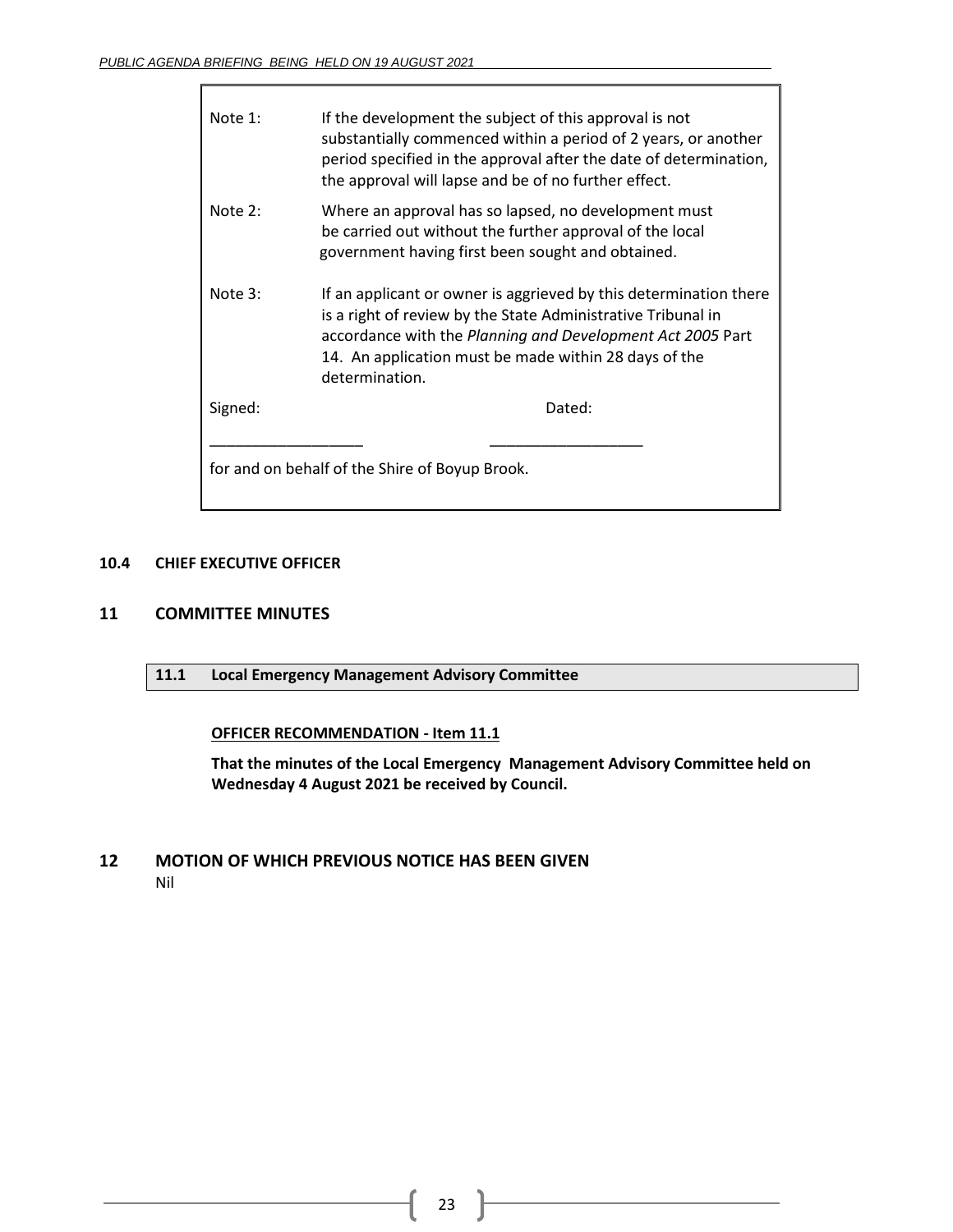# <span id="page-23-1"></span><span id="page-23-0"></span>**13 URGENT BUSINESS BY APPROVAL OF THE PRESIDENT OR A MAJORITY OF COUNCILLORS PRESENT**

### <span id="page-23-2"></span>13.1 **Rylington Park Future Management Arrangements**

| Location:                      | <b>Rylington Park</b>                                                                                                    |
|--------------------------------|--------------------------------------------------------------------------------------------------------------------------|
| Applicant:                     | Not applicable                                                                                                           |
| <b>File:</b>                   | LS/62/009                                                                                                                |
| Disclosure of Interest:        | Nil                                                                                                                      |
| Date:                          | 16 March 2020                                                                                                            |
| Author:                        | Dale Putland - Chief Executive Officer                                                                                   |
| <b>Authorizing</b><br>Officer: | Dale Putland-Chief Executive Officer                                                                                     |
| Attachments:                   | Attachment 1: Conditions for release of Rylington Park Assets<br>Attachment 2: Rylington Park submissions - Confidential |

### **PURPOSE**

Council to consider future management arrangements for Rylington Park, including:

1. Abolish the Rylington Park Transitional Committee as it has fulfilled its terms of reference.

\_\_\_\_\_\_\_\_\_\_\_\_\_\_\_\_\_\_\_\_\_\_\_\_\_\_\_\_\_\_\_\_\_\_\_\_\_\_\_\_\_\_\_\_\_\_\_\_\_\_\_\_\_\_\_\_\_\_\_\_\_\_\_\_\_\_\_\_\_\_\_\_\_\_\_

- 2. Establish a new Rylington Park Committee of Council.
- 3. Authorise the Rylington Park Committee to commence consultation with the Rylington Park Management Committee Inc and the broader community to develop a charter for Rylington Park that can be presented to Council for its approval.
- 4. Authorise the CEO and Rylington Park Committee to enter into negotiations with Edith Cowan University (ECU) to develop an MOU or other partnership agreement that facilitates the use of Rylington Park by ECU for research and training for presentation to Council for its approval.
- 5. That Council state a preference with a strong emphasis that Rylington Park host events and field days to ensure that learnings from this research are shared with farmers in the Boyup Brook Shire and the broader agricultural community.

### **BACKGROUND**

### **Early History**

Rylington Park was gifted to the Shire of Boyup Brook by Mr Eric Farleigh in 1985 for training and research and for the benefit of the Boyup Brook community. Land records show that the parcels of land that comprise Rylington Park were transferred to the Shire of Boyup Brook on the 11<sup>th</sup> of October 1985.

Shire records indicate that transfer of the farm was officially announced on the  $2^{nd}$ November 1985 in order to coincide with a visit by the Governor of Western Australia.

On 11th November 1985, the Shire President welcomed a Dr Mossenson to a special meeting of the Boyup Brook Council and thanked him for his consideration of Council's request to prepare a study and feasibility on Council's proposal to establish an Agricultural School at Boyup Brook. A motion to appoint Dr Mossenson to conduct the study was carried by Council.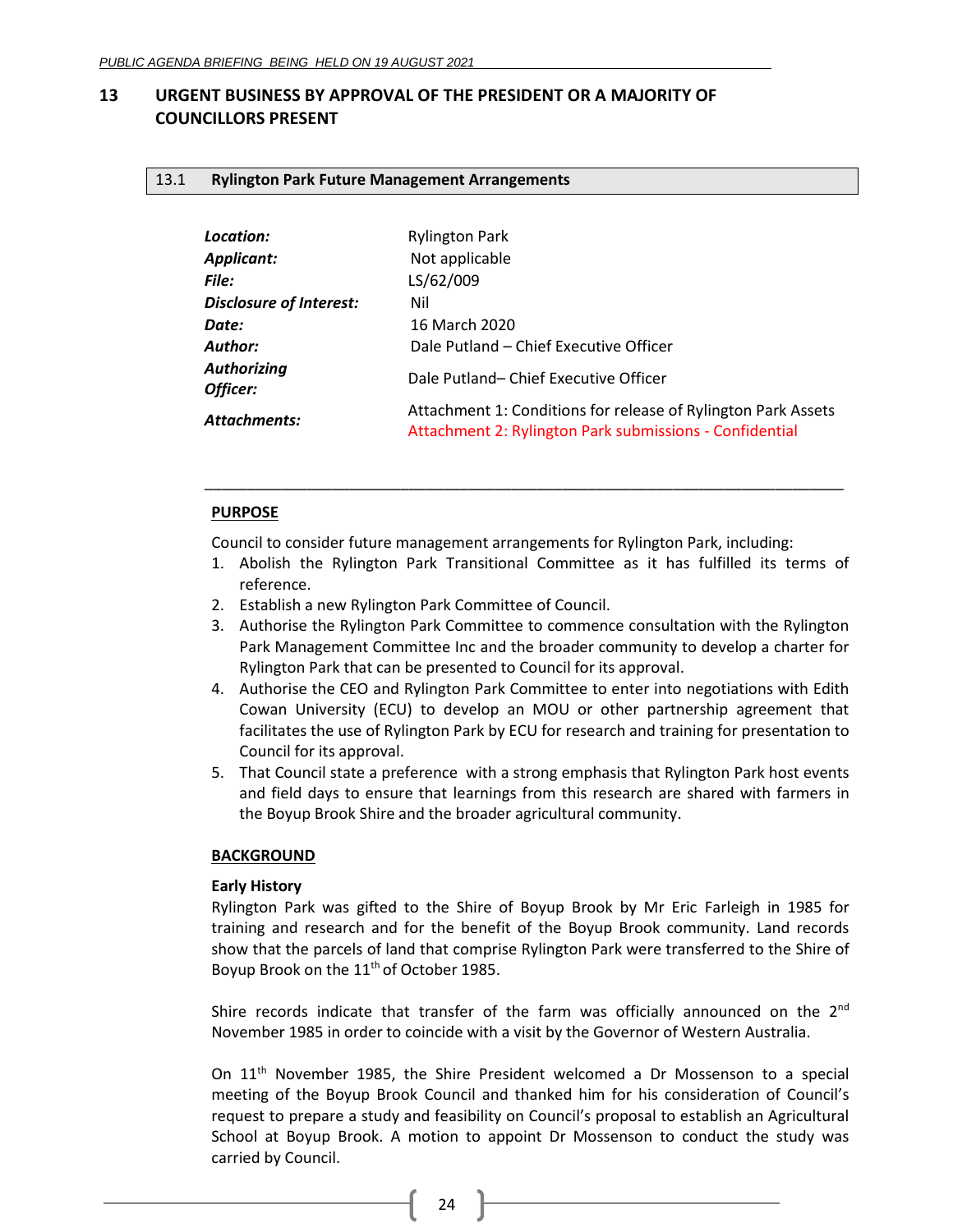On 26<sup>th</sup> November 1985, a Special Council meeting was held to further discuss establishment of an agricultural collage with representatives from the South West Development Commission and the Muresk. The meeting was adjourned to allow the meeting to be joined by the Minister for Education, local MLC and Deputy Director South West Development Authority.

Following further discussions with representatives from the Education Board, Muresk and Bunbury College of Advanced Education in late 1985 or early 1986, the Boyup Brook Shire Council wrote to the Bunbury College of Advanced Education with a formal offer for the Collage to lease Rylington Park for an initial period of 20 years.

On 17<sup>th</sup> January 1986, Council was advised by Mr Strapp, Deputy Director, South West Development Authority that the Government had agreed to provide \$107,000 to the Bunbury Institute to assist with purchase of sheep and machinery for Rylington Park. Council was also advised that the salary of the manager would be provided by the Education Department and that this would permit the Bunbury Institute to commence use of the farm from the  $1<sup>st</sup>$  April 1986. Mr Strapp advised that Council should form a management committee as soon as possible and finalize their agreement for use of Rylington Park with the Bunbury Institute. Council made resolutions to this effect and also resolved that the existing lessees at Rylington Park be advised that they would be required to vacate the property by  $1<sup>st</sup>$  April 1986.

On 26<sup>th</sup> March 1986, minutes of the "Adhoc Committee dealing with Rylington Park" show that during a meeting which was held with the Minister of Education, Superintendent Agricultural Education and other State Government representatives, several matters of concern were raised regarding the proposed lease and that a board of management was proposed, including 3 representatives from the Bunbury Institute, 2 representatives from the Shire of Boyup Brook, 1 representative from TAFE and 1 representative from the Agricultural Education and Training Council.

During April and May 1986, Council received reports that the Bunbury Institute was reconsidering its position regarding leasing Rylington Park. Notwithstanding this, the Shire purchased stock and machinery using the funds provided for this purpose.

On 12 June 1986, the Shire President informed Council's Rylington Park Committee that the Shire Clerk had expressed concerns regarding the Shire's ability to operate the farm on a day to day basis under the provision of the *Local Government Act*. The President suggested that Council form a Management Committee which could become a corporate body and run the property to ensure that the purpose of agricultural education and research was achieved.

On the 15<sup>th</sup> July 1986, Council formally resolved to appoint a Management Committee for care, control and management of Rylington Park and delegated to the Committee authority to make management decisions and expend funds within the Rylington Park Budget. Membership of the Committee comprised:

- o 4 Councillors from the Shire of Boyup Brook
- o 1 representative from the Bunbury Institute of Advanced Education
- $\circ$  1 representative from the Education Department Technical and Further Education Division
- $\circ$  1 representative from the West Australian Agricultural and Training Council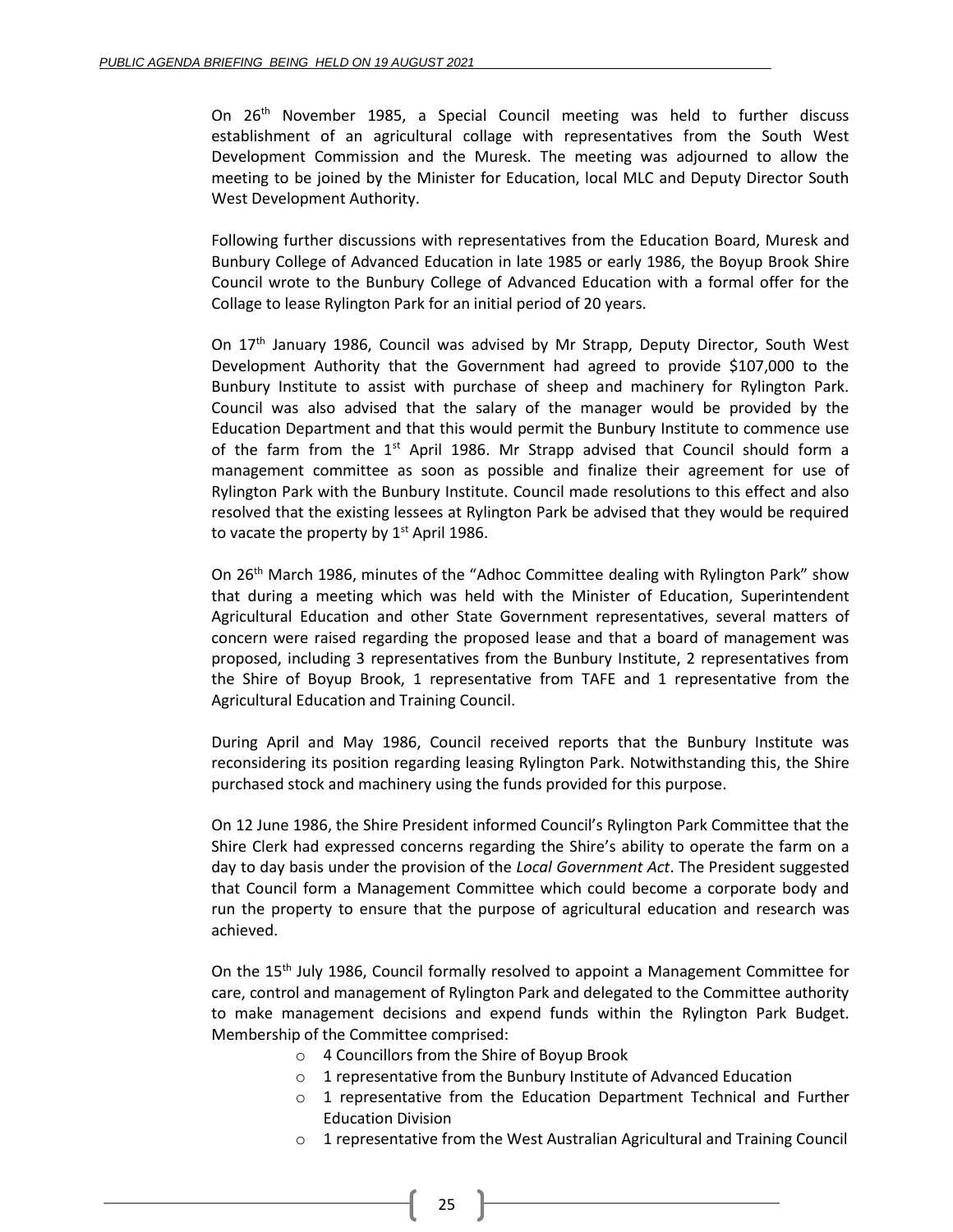On 10<sup>th</sup> September 1986, at the inaugural meeting of the Boyup Brook Shire Council's Rylington Park Management Committee, the Committee was advised that the South West Development Authority intended to transfer ownership of 3200 sheep that it owned on Rylington Park to the Committee as soon as it was incorporated.

The Rylington Park Management Committee was incorporated in February 1987, following which an application was made for Rylington Park Management Committee Inc to lease Rylington Park from the Shire of Boyup Brook.

In March 1987, Council resolved that the need for a Rylington Park Committee under the Local Government Act was no longer necessary and this Committee was abolished.

In February 1988, at Council's Annual Electors Meeting, the Shire President reported that Council had continued to pursue development of an agricultural research and development facility at Rylington Park and advised that the Rylington Park Management Committee had become incorporated and that membership comprised of 3 Council nominees, a representative from the South West Development Authority, the Bunbury College of Advanced Education, TAFE and the Agricultural Education and Training Council.

At the December 1988 Annual Electors Meeting, the Shire President announced that accommodation was being built, funded by the SW College. Also that new sheep yards were being constructed by the Prisons Department and negotiations for a TAFE shed were underway. The Shire President thanked Councillors for the time and effort that they had put into this worthwhile project.

At the November 1989 Annual Electors Meeting, the Shire President advised that Council had continued to pursue development of the Agricultural Research and Development Facilities at Rylington Park and that accommodation for 16 people had been constructed that year. A large new shed and lecture room had also been constructed and several new research trials were underway. The President also advised that in November 1988, Council had won a National Innovation Award for the Economic Development of Rylington Park.

In December 1991, the Rylington Park Management Committee noted a change of name was necessary from the Bunbury College of Advanced Education to the Edith Cowan University (ECU) Bunbury Campus to recognise amalgamation of the College into the newly formed ECU.

Records from December 1991 meeting of the Rylington Park Management Committee also show that the Committee membership had dropped to six members and indicate that two of the institution memberships were no longer involved in the Management Committee. The minutes also show that the Committee was proposing to lease Rylington Park from the Shire for a further 5 years and that the Management Committee was considering asking for representatives from the Department of Agriculture, CSBP and the Association of Livestock Consultants to join the Rylington Park Management Committee.

Between December 1991 and the termination of the latest lease with Rylington Park Management Inc, on the  $14<sup>th</sup>$  March 2020, the involvement and membership of all educational institutions and State Government agencies had ceased.

Notwithstanding the withdrawal of State Government support, through this period Rylington Park continued to operate as a training and farming trial facility through its shearing schools, agricultural trials, annual field days and other events. However, it is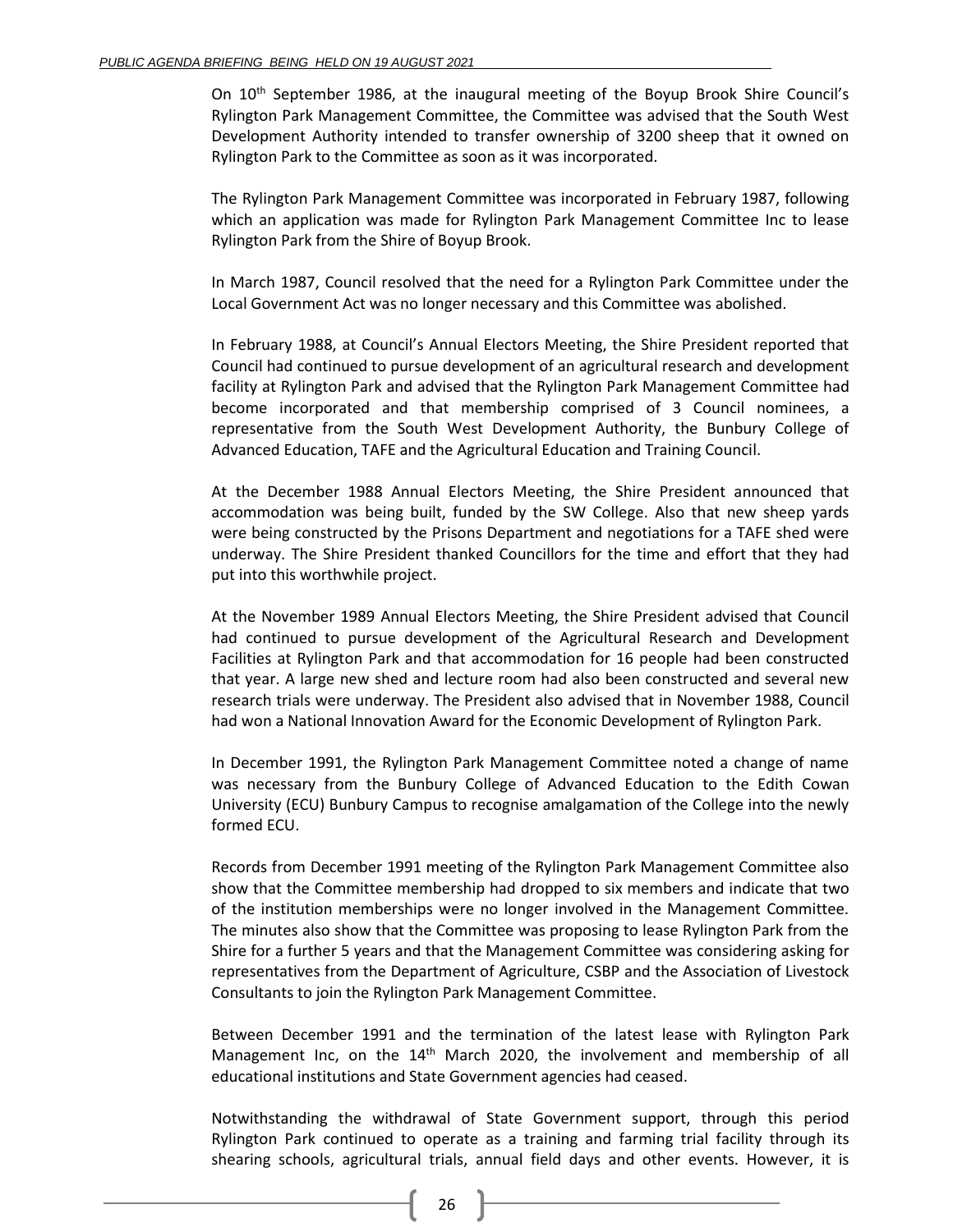notable that Council's intent of developing a research and training facility in the Shire of Boyup Brook was not achieved and the infrastructure that was installed during the 1980's had not been expanded or improved.

#### **Agreement with Eric Farleigh**

While the Shire has been unable to obtain documents that clearly express Mr Farleigh's wishes at the time that the farm was gifted, Mr Farleigh's will, dated 8<sup>th</sup> June 1988 contains a paragraph that clearly expressed his wishes for Rylington Park.

"*WITHOUT creating any specific trust it is my wish that my farming property be retained by the Shire of Boyup Brook for the benefit of persons within the Shire and for research purposes and that my farming records and other records are kept with my farming property*"

> Paragraph 10, The Last Will and Testament of Eric Farleigh, 8<sup>th</sup> June 1988. Registered with the Supreme Court of Western Australia 24<sup>th</sup> January 1989.

Mr Farleigh continued to live on Rylington Park after gifting the farm to the Shire and died on the 11<sup>th</sup> November 1988.

#### **Lease Termination and Establishment of Rylington Park Transitional Committee**

At the Rylington Park Management Committee meeting held on the 12 March 2020 it was agreed that the establishment of a Rylington Park Transitional Committee would be put to Council for its consideration, at its March 2020 Ordinary Meeting. The purpose of the Rylington Park Transitional Committee was to manage the transition of Rylington Park operations from the Rylington Park Management Committee Inc to management of the facility by the Shire.

On 19th March 2020, Council resolved to establish the Rylington Park Transitional Committee to manage the transition of Rylington Park operations from the Rylington Park Management Committee Inc to management of the facility by the Shire. Appointments to the Committee included a mix of Councillors and representatives from Rylington Park Management Committee Inc.

On 16th April 2020, Council authorised the Shire President and CEO to sign the "Agreement to Assume Agricultural Operations" under the Shire of Boyup Brook seal.

Following this Council decision, the" Agreement to Assume Agricultural Operations" was signed by the Shire President and CEO under the Shire of Boyup Brook's Common Seal, and by Mr David Reid (Committee Member) and Mr Matthew Chambers (Committee Member) under the Rylington Park Management Committee Inc.'s Common Seal.

This effectively transferred the Rylington Park agricultural assets and operations to the Shire of Boyup Brook subject to the agreement and 15 conditions proposed by the Rylington Park Management Committee Inc. (Attachment 1)

### **COMMENT**

For several years after Eric Farleigh gifted Rylington Park to the Shire of Boyup Brook, significant efforts were made to establish a formal training and research institution at the "Rylington Park Institute for Training and Research". The early efforts were made during Eric Farleigh's lifetime, during which time he remained living in the Rylington Park farmhouse. Shire records show that a formal agreement existed with Eric Farleigh and this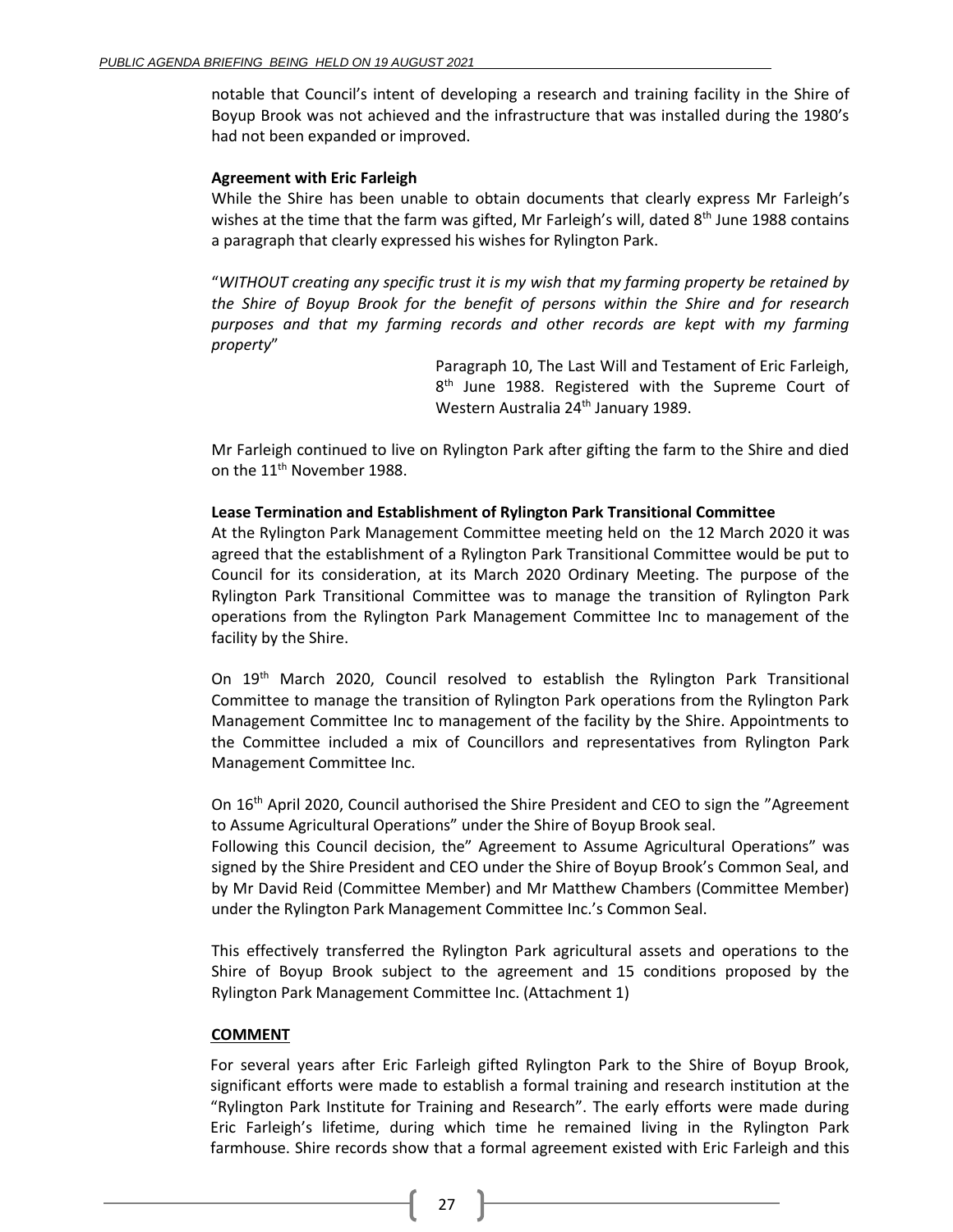included provision for him to live on the farm rent free for the remainder of his life. Mr Farleigh attended Council meetings at least once during this period and it is a reasonable assumption that he was aware and supportive of the Shire's efforts.

These efforts included an offer to lease Rylington Park to what is now the Edith Cowan University (ECU) then the Bunbury College of Advanced Education for establishment of an agricultural college. Notwithstanding that these efforts eventually proved unsuccessful with the State Government finally making a decision not to fund establishment of another Agricultural School, Rylington Park has continued to offer training and research opportunities through field days, trials, shearing schools and other activities.

However, investment into essential maintenance and upgrades to training facilities on the Rylington Park farm has diminished over the years with the buildings that were constructed by the State Government currently requiring substantial maintenance and upgrades to maintain their functionality as training facilities.

#### **Submissions on Rylington Park**

During January 2020, the Shire of Boyup Brook received 55 formal submissions on Rylington Park (Attachment 2).

These submissions contain a range of views regarding the future of Rylington Park, with strongest support for retention of the farm as a Training and Research facility.

#### **Edith Cowan University (ECU) visit**

In August 2021, the Shire was visited by representatives from Edith Cowan University on two occasions to discuss potential for Rylington Park to be used by ECU as a research and training facility. The discussions identified a broad range of research activities that could be conducted on site without diminishing current farm operations, training, events or activities that are currently occurring on the farm. Discussions identified strong potential for the proposed research activities, to add value to Rylington Park training and operations and to broader Boyup Brook farming community. There is also potential for ECU to conduct local training short courses on site.

The visits from ECU have established potential for the Shire to develop a partnership with one of the original educational partners that will assist to achieve Mr Farleigh's objectives for Rylington Park to be established as the Rylington Park Institute for Training and Research.

#### **Rylington Park Charter**

When the Rylington Park Management Committee Inc relinquished the Rylington Park assets to the Shire of Boyup Brook, the Shire agreed to 15 conditions. One of these conditions was to develop a Charter for Rylington Park on the wishes of Eric Farleigh with submissions from the community. This Charter was to be approved by the Rylington Park / Shire Committee (Commitment 14, Attachment 2)

It is recommended that the Shire commence preparation of this charter using the submissions made in January 2020, and further consults with the community and the Rylington Park Management Committee Inc to ensure that the Charter accords with Mr Farleigh's wishes.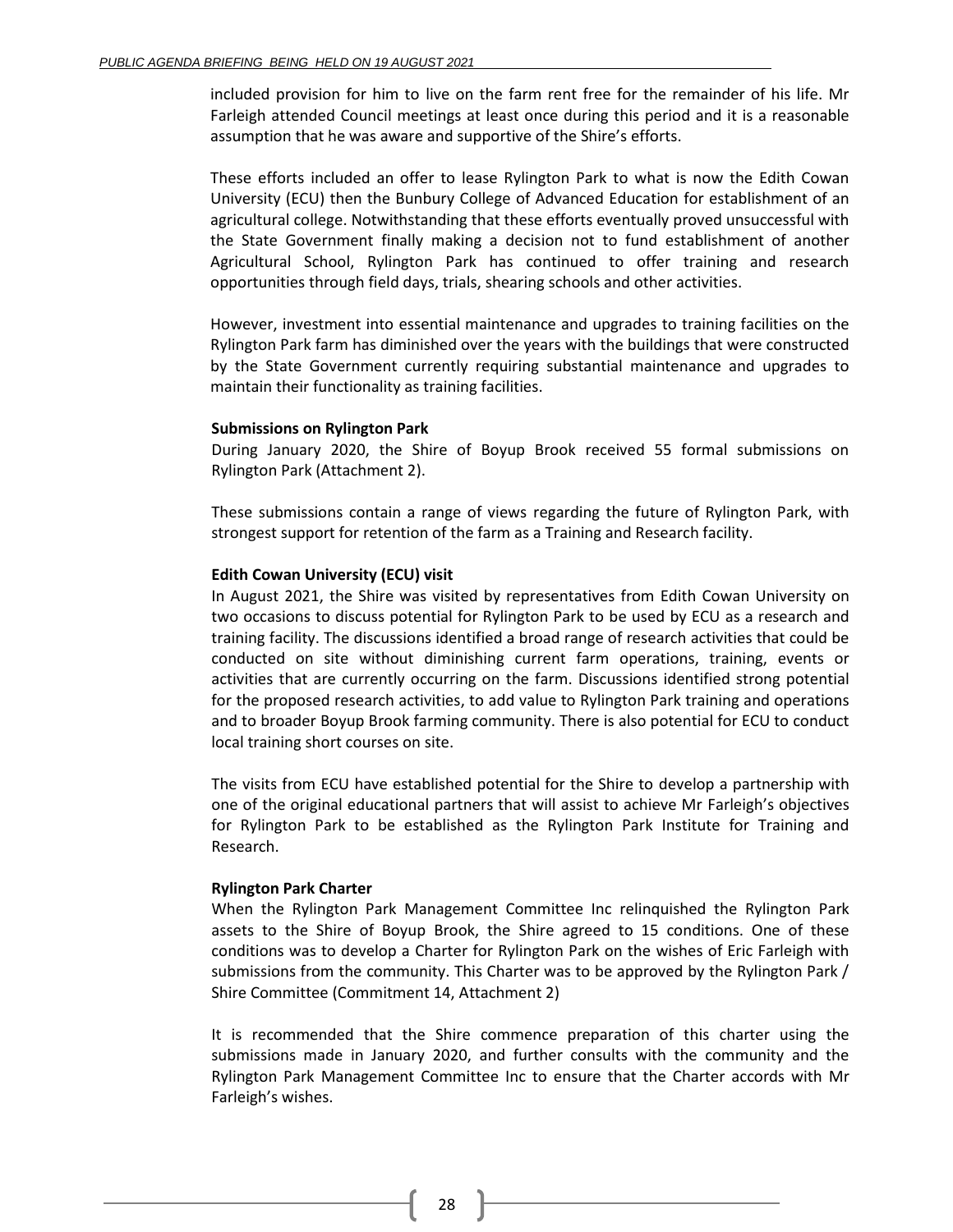### **Rylington Park Transitional Advisory Committee and Rylington Park Committee**

The Rylington Park Transitional Committee was established by Council on the 19th March 2020 to manage the transition of Rylington Park operations from the Rylington Park Management Committee Inc to management of the facility by the Shire. The objectives for this committee have now been achieved.

However, ongoing management of the Rylington Park Institute operations and potential negotiations with Edith Cowan University and / or other potential research and training partners would benefit from the advice and input of a dedicated Rylington Park Institute Council Committee.

It is proposed that Council abolish the Rylington Park Transitional Management Committee and form a Rylington Park Institute Management Committee, nominating 4 to 5 Councillors and the CEO as members of the Committee.

### **CONSULTATION**

Shire Councilors Edith Cowan University.

#### **STATUTORY ENVIRONMENT**

Local Government Act 1995 - Sections 5.8 to5.10

### **5.8.** *Establishment of committees*

*A local government may establish\* committees of 3 or more persons to assist the council and to exercise the powers and discharge the duties of the local government that can be delegated to committees.*

*\* Absolute majority required.*

### *5.9. Committees, types of*

*(1) In this section —*

*other person means a person who is not a council member or an employee.*

- *(2) A committee is to comprise —*
- *(a) council members only; or*
- *(b) council members and employees; or*
- *(c) council members, employees and other persons; or*
- *(d) council members and other persons; or*
- *(e) employees and other persons; or*
- *(f) other persons only.*

## *5.10. Committee members, appointment of*

- *(1) A committee is to have as its members —*
- *(a) persons appointed\* by the local government to be members of the committee (other than those referred to in paragraph (b)); and*
- *(b) persons who are appointed to be members of the committee under subsection (4) or (5).*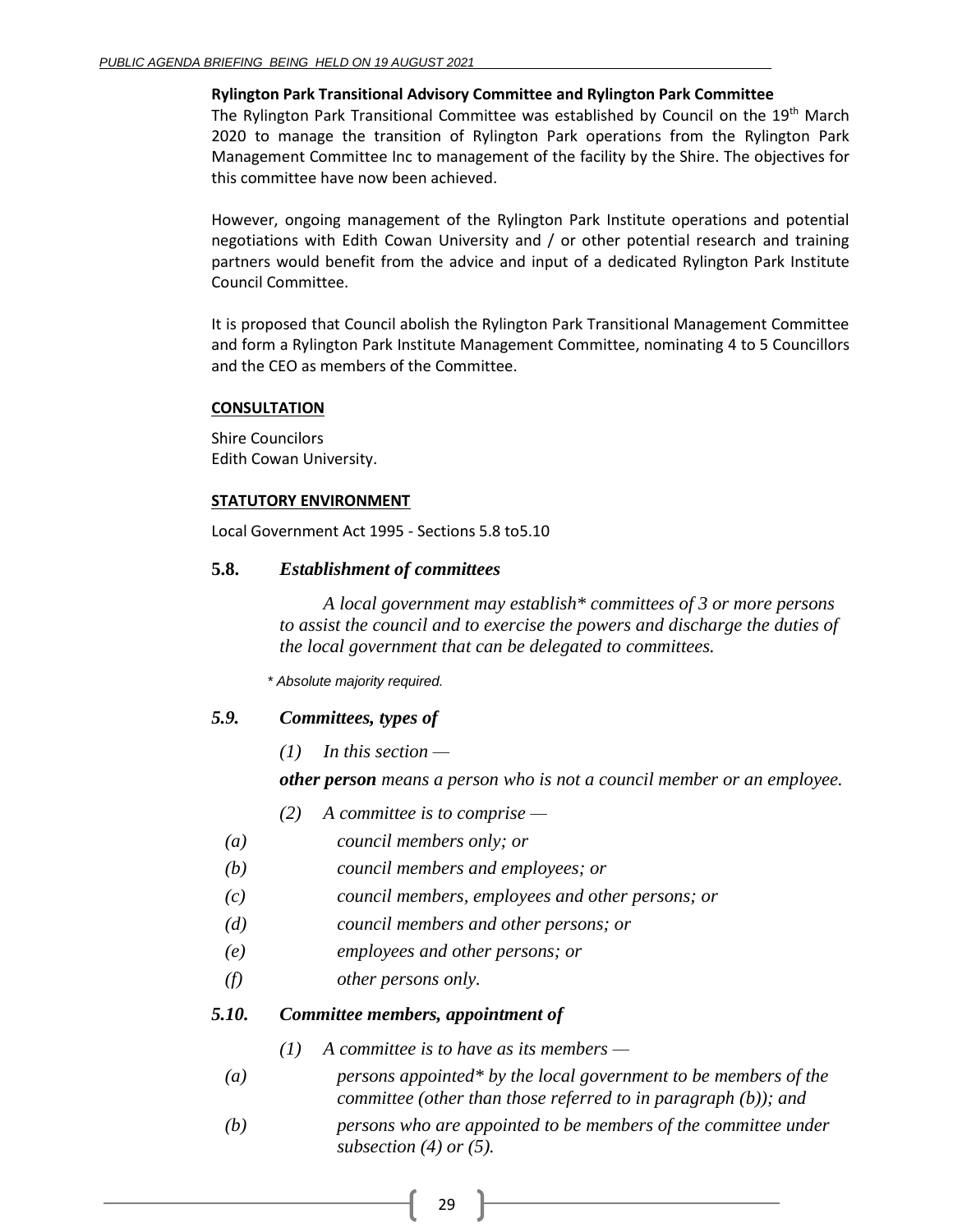*\* Absolute majority required.*

*(2) At any given time each council member is entitled to be a member of at least one committee referred to in section 5.9(2)(a) or (b) and if a council member nominates himself or herself to be a member of such a committee or committees, the local government is to include that council member in the persons appointed under subsection (1)(a) to at least one of those committees as the local government decides.*

*(3) Section 52 of the Interpretation Act 1984 applies to appointments of committee members other than those appointed under subsection (4) or (5) but any power exercised under section 52(1) of that Act can only be exercised on the decision of an absolute majority of the council.*

*(4) If at a meeting of the council a local government is to make an appointment to a committee that has or could have a council member as a member and the mayor or president informs the local government of his or her wish to be a member of the committee, the local government is to appoint the mayor or president to be a member of the committee.* 

*(5) If at a meeting of the council a local government is to make an appointment to a committee that has or will have an employee as a member and the CEO informs the local government of his or her wish —*

*(a) to be a member of the committee; or*

*(b) that a representative of the CEO be a member of the committee,*

*the local government is to appoint the CEO or the CEO's representative, as the case may be, to be a member of the committee.*

*[Section 5.10 amended: No. 16 of 2019 s. 18.]*

### **POLICY IMPLICATIONS**

Nil

### **FINANCIAL IMPLICATIONS**

Investment into necessary upgrades to training facilities on the Rylington Park farm has diminished over the years since the State Government made this decision, and the buildings that were constructed by the State Government currently require substantial maintenance and upgrades to maintain their functionality as training facilities.

It is recommended that the Shire develop a future management strategy and long term financial plan for Rylington Park Institute to ensure that sufficient funds are invested into the farm for its continued use as a high value training and research establishment.

### **STRATEGIC IMPLICATIONS**

Nil

### **VOTING REQUIREMENT**

Absolute Majority required: Yes.

### *Economic Implications*

Establishment of the Rylington Park Institute as centre for research with a Western